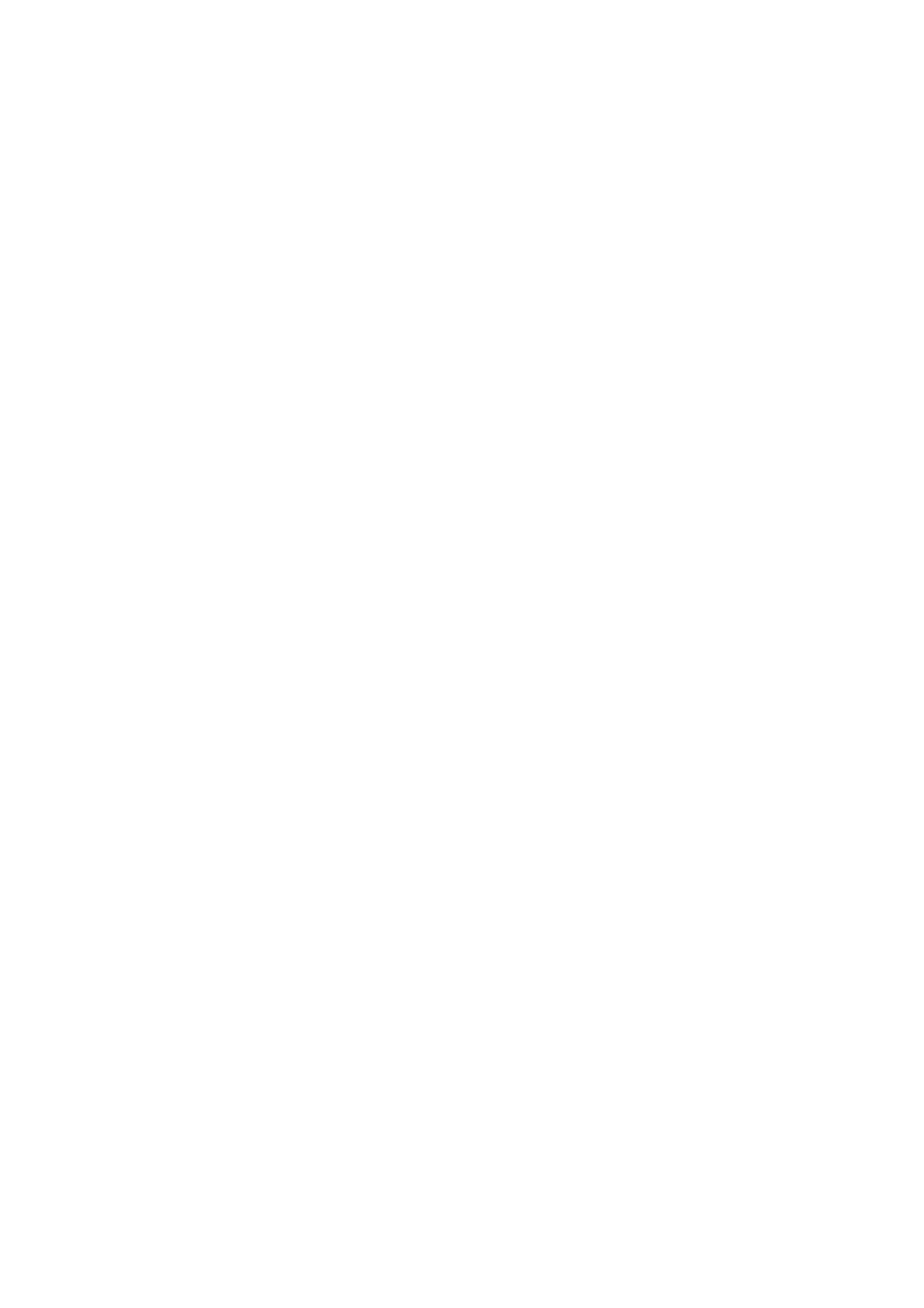

New South Wales

# **Compulsory Drug Treatment Correctional Centre Bill 2004**

## **Explanatory note**

### Overview of Bill

The object of this Bill is to amend certain Acts of Parliament to establish a scheme to provide for the compulsory treatment and rehabilitation of recidivist drug offenders.

Under the proposed compulsory drug treatment scheme, certain eligible convicted drug offenders are to be referred to the Drug Court of New South Wales (*the Drug Court*) for assessment. To be eligible for the program a drug offender must:

- (a) appear to have a long-term drug dependency, and
- (b) have been convicted of an offence related to the offender's drug dependency and lifestyle and been sentenced to imprisonment with an unexpired non-parole period of at least 18 months but not more than 3 years, and
- (c) have been convicted of other offences at least 3 times in the previous 5 years.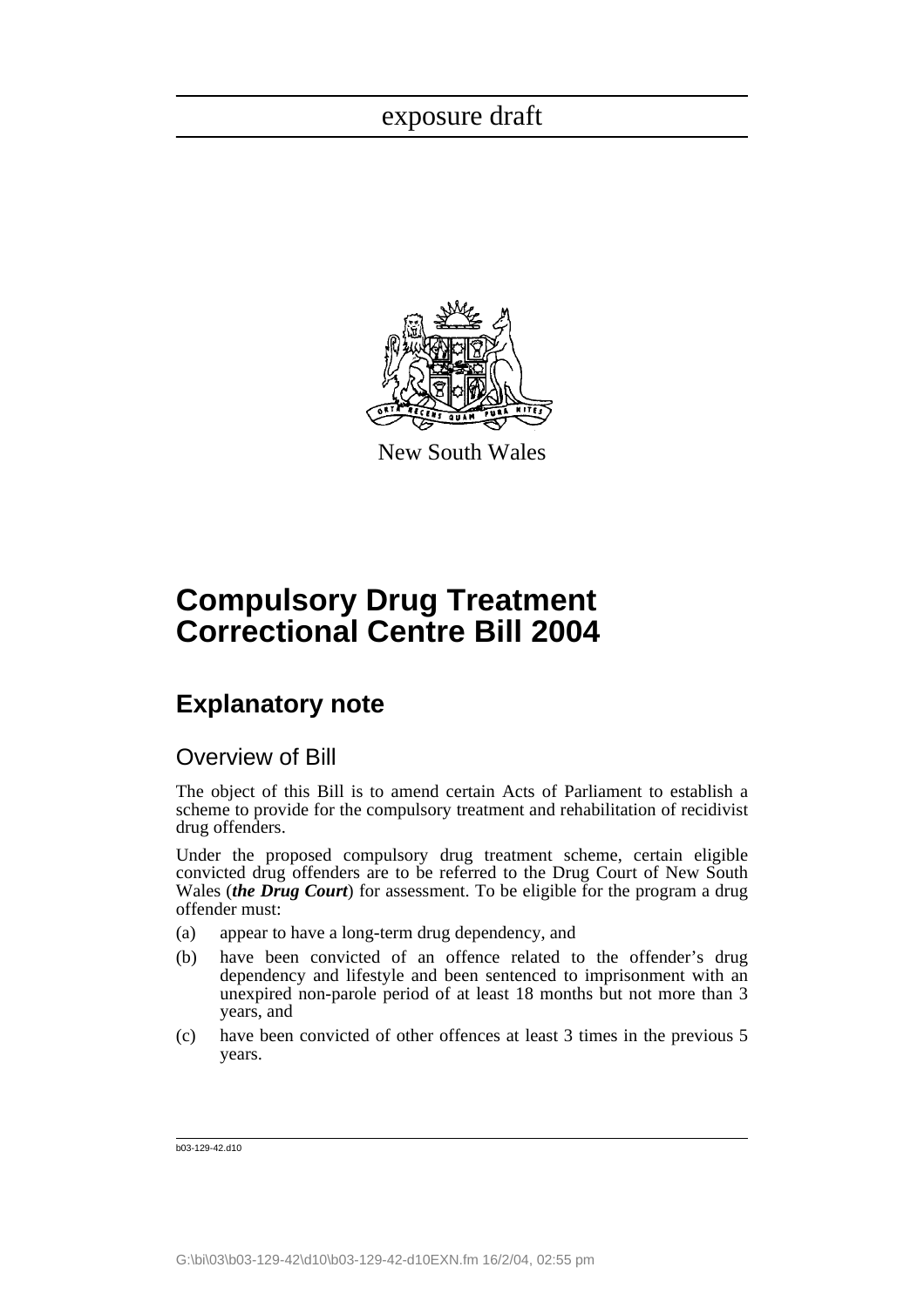Compulsory Drug Treatment Correctional Centre Bill 2004

Explanatory note

If it is determined by the Drug Court that a drug offender is eligible and suitable, the Drug Court will be empowered to order that the drug offender serve his or her sentence of imprisonment by way of compulsory drug treatment detention in the Compulsory Drug Treatment Correctional Centre (to be established for the purposes of this scheme) and later in the community.

While a drug offender is serving a sentence by way of compulsory drug treatment detention, the offender will be required to comply with a compulsory drug treatment personal plan prepared for the offender. The personal plan will contain conditions relating to conduct and good behaviour, attendance for counselling or other treatment, the management of the offender in the Compulsory Drug Treatment Correctional Centre, periodic drug testing that the offender must undergo and involvement in activities, courses, training or employment for the purpose of promoting the re-integration of the offender into the community.

Compulsory drug treatment detention under the proposed scheme is to consist of three stages: closed detention (Stage 1), semi-open detention (Stage 2) and community custody (Stage 3). Under closed detention (Stage 1), the drug offender is to be kept in full-time custody at the Compulsory Drug Treatment Correctional Centre. Under semi-open detention (Stage 2), the drug offender is to be kept in the Compulsory Drug Treatment Correctional Centre with leave approved by the Commissioner of Corrective Services to allow the offender to attend employment, training or social programs. Under community custody (Stage 3), the drug offender may reside outside the Compulsory Drug Treatment Correctional Centre under intensive supervision at accommodation approved by the Drug Court. An offender will be able to progress from one stage of detention to a higher stage after the offender has served at least 6 months in the stage, but only on the order of the Drug Court after comprehensive assessment reports relating to the offender have been prepared. The Drug Court will also be empowered to regress a drug offender to a lower stage of detention if the offender has failed to comply with his or her personal plan.

If a drug offender has progressed under the proposed scheme to semi-open detention (Stage 2) or community custody (Stage 3) and is eligible to spend time outside the Compulsory Drug Treatment Correctional Centre, the Drug Court is to impose a community supervision order on the offender. A community supervision order may contain conditions relating to the supervision of the offender outside the Compulsory Drug Treatment Correctional Centre (for example, by way of electronic monitoring), conditions relating to drug testing that the offender must undergo and conditions relating to residence, association with other persons or attendance at specified locations.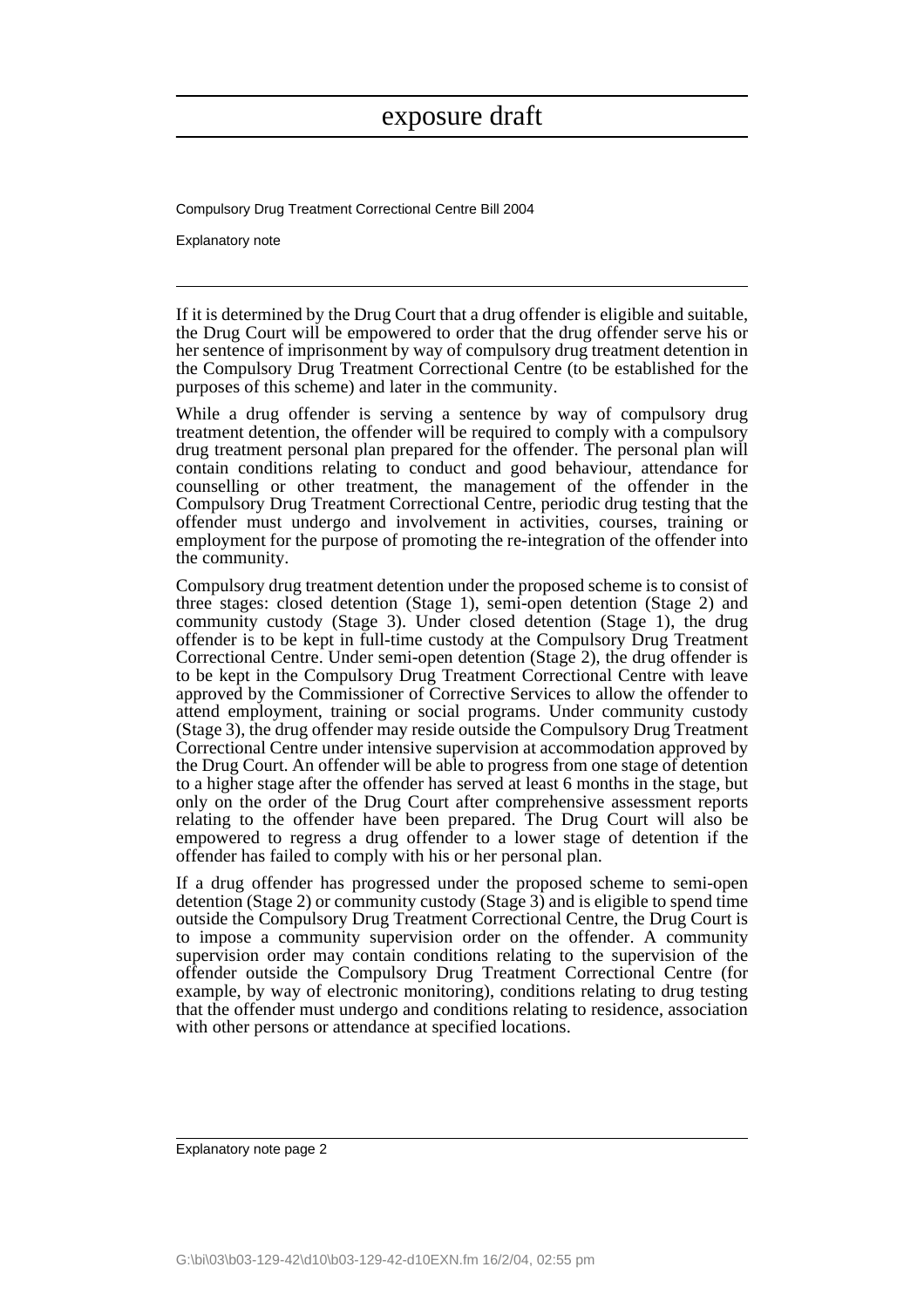Compulsory Drug Treatment Correctional Centre Bill 2004

Explanatory note

The Drug Court is to supervise the drug offender while the offender is serving the offender's sentence by way of compulsory drug treatment detention. The Drug Court will be empowered to impose sanctions on and grant rewards to the offender in response to the offender's level of compliance with his or her compulsory drug treatment personal plan. If necessary, the Drug Court will be able to terminate a drug offender's participation in the compulsory drug treatment scheme and return the offender to full-time detention in the normal correctional centre system.

The Drug Court also is to act as the parole authority in relation to drug offenders serving their sentences by way of compulsory drug treatment detention. It will determine whether such an offender is to be released on parole and the conditions of that parole.

### Outline of provisions

**Clause 1** sets out the name (also called the short title) of the proposed Act.

**Clause 2** provides for the commencement of the proposed Act on a day or days to be appointed by proclamation.

**Clause 3** is a formal provision that gives effect to the amendments to the *Drug Court Act 1998* set out in Schedule 1.

**Clause 4** is a formal provision that gives effect to the amendments to the *Crimes (Sentencing Procedure) Act 1999* set out in Schedule 2.

**Clause 5** is a formal provision that gives effect to the amendments to the *Crimes (Administration of Sentences) Act 1999* set out in Schedule 3.

### **Schedule 1 Amendment of Drug Court Act 1998**

**Schedule 1** amends the *Drug Court Act 1998* to give effect to the Overview above relating to the making of orders for compulsory drug treatment detention.

**Schedule 1 [1]–[3]** amend section 3 (Objects) of the *Drug Court Act 1998* to provide that it is an object of that Act to establish a scheme for compulsory drug treatment and rehabilitation for certain drug dependent persons.

**Schedule 1 [4]** inserts certain definitions into section 4 (Definitions) of the *Drug Court Act 1998* for the purposes of the proposed compulsory drug treatment scheme.

**Schedule 1 [5]** inserts proposed section 5A into the *Drug Court Act 1998* to define persons who are "eligible convicted offenders". A person is an eligible convicted offender if: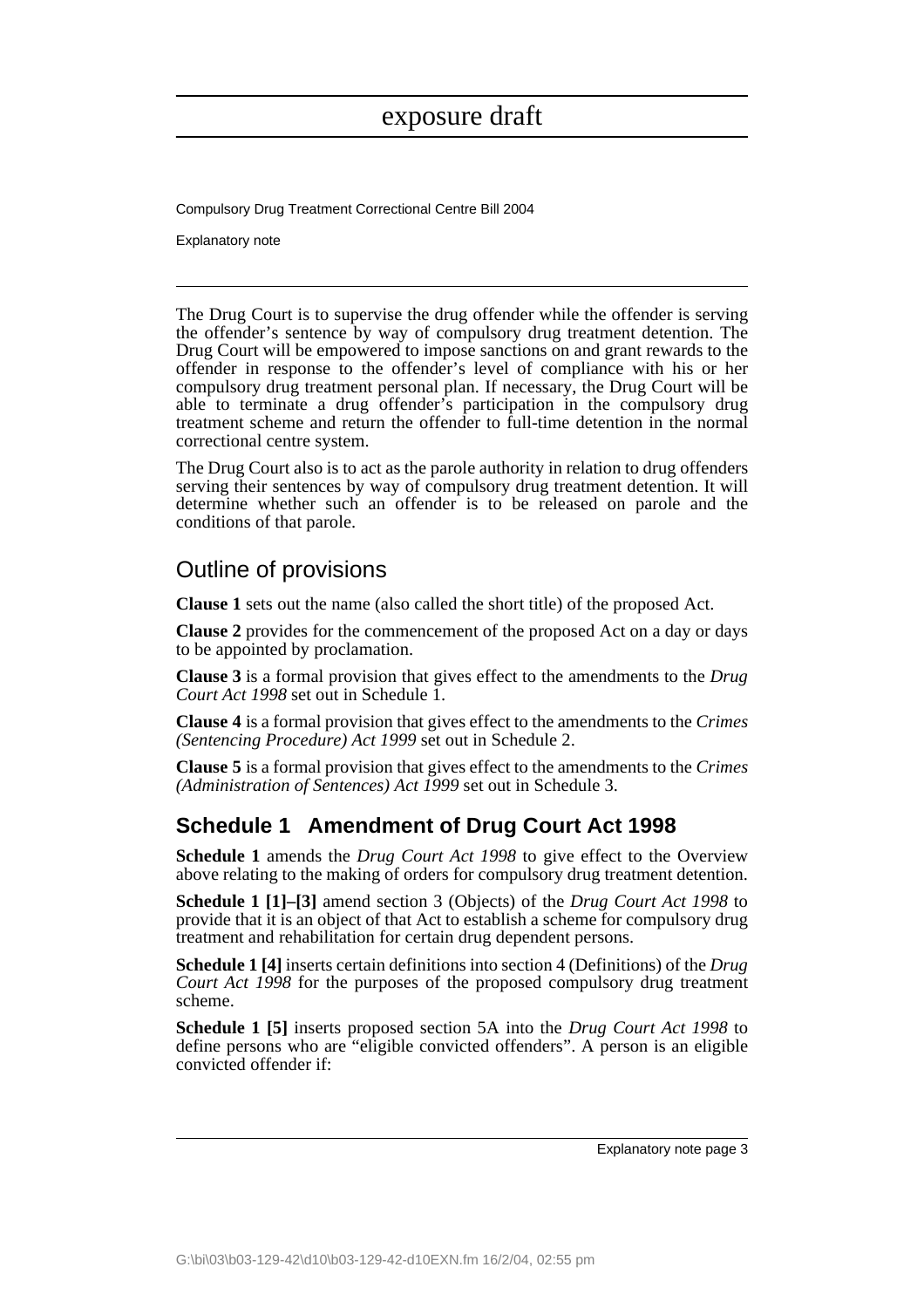Compulsory Drug Treatment Correctional Centre Bill 2004

Explanatory note

- (a) the person is convicted of an offence and sentenced to a term of imprisonment for the offence to be served by way of full-time detention and the unexpired non-parole period in relation to that sentence is a period of at least 18 months but not more than 3 years, and
- (b) the person has, in the 5-year period immediately before the person was sentenced, been convicted, under the law of this State or under the law of the Commonwealth or another State or Territory or of another country, of at least 3 other offences, not being offences arising out of the same circumstances, that resulted in any of the following:
	- (i) a sentence of imprisonment (including a sentence of imprisonment that was suspended),
	- (ii) the making of a community service order (however described),
	- (iii) the entry into a good behaviour bond or recognizance (however described), and
- (c) the person has, in the opinion of the Drug Court or a referring court (as defined in the proposed section), a long-term dependency on the use of prohibited drugs or other drugs prescribed by the regulations, and
- (d) the facts in connection with the offence for which the person has been sentenced, together with the person's antecedents and any other information available, indicate, in the opinion of the Drug Court or a referring court, that the offence was related to the person's long-term drug dependency and associated lifestyle, and
- (e) the person satisfies such other criteria as are prescribed by the regulations.

A person is not an eligible convicted offender if the person has been convicted at any time of the following:

- (a) murder, attempted murder or manslaughter,
- (b) sexual assault of an adult or child or a sexual offence involving a child,
- (c) any offence involving the use of a firearm,
- (d) any offence that, in the opinion of the Drug Court or a referring court, involves serious violence (such as malicious wounding or assault with intent to do grievous bodily harm, but not including common assault),
- (e) certain offences under the *Drug Misuse and Trafficking Act 1985* involving a commercial quantity or large commercial quantity of a prohibited plant or prohibited drug within the meaning of that Act,
- (f) any offence prescribed by the regulations for the purposes of the proposed section.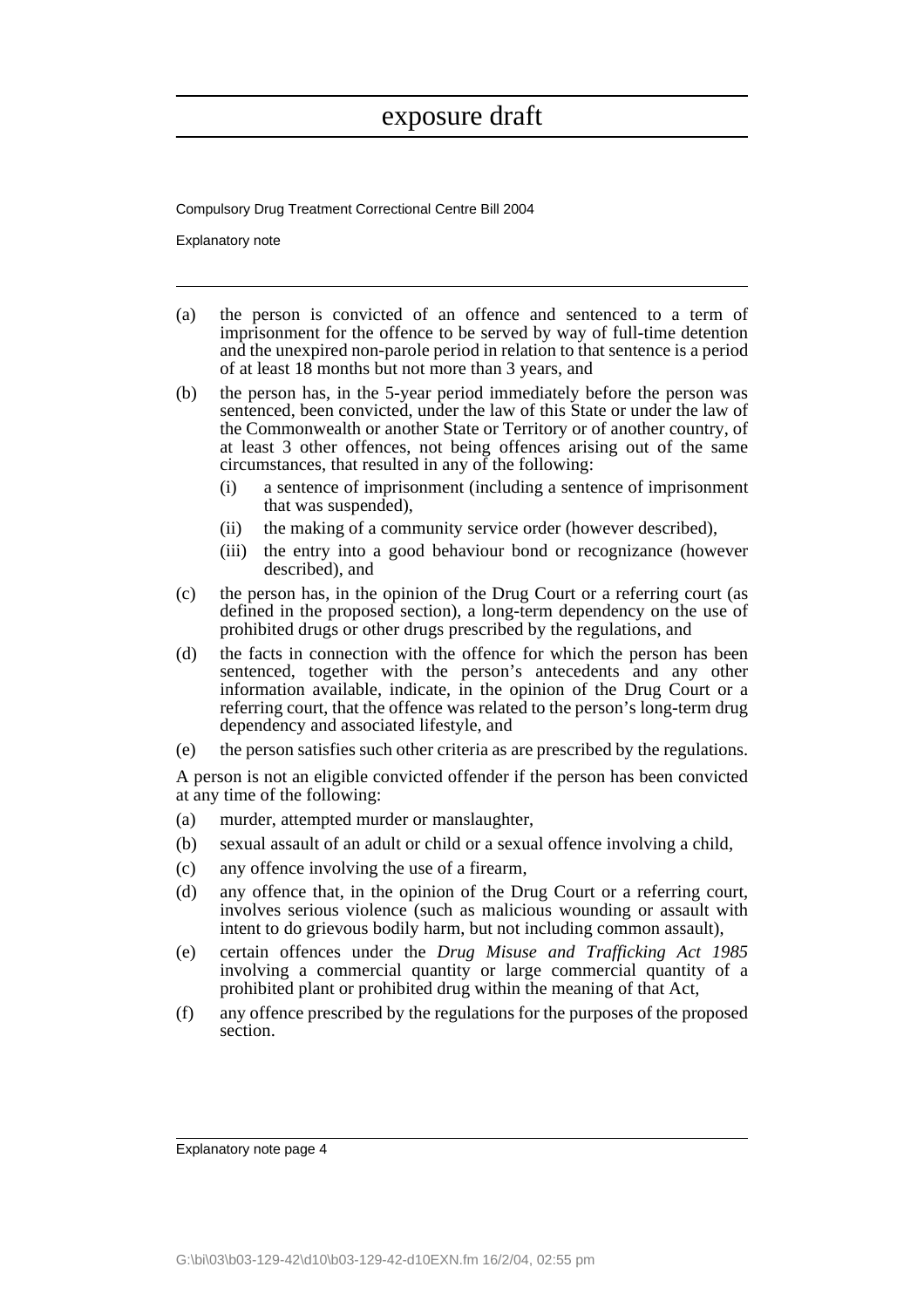Compulsory Drug Treatment Correctional Centre Bill 2004

Explanatory note

Further, a person is not an eligible convicted offender if the person suffers from a mental condition, illness or disorder that is serious or leads to the person being violent and could prevent or restrict the person's active participation in a drug treatment program.

**Schedule 1 [6]** inserts proposed Part 2A into the *Drug Court Act 1998*.

Division 1 of Part 2A contains certain definitions for the purposes of the proposed Part.

Division 2 of Part 2A provides that it is the duty of certain prescribed courts that sentence persons to imprisonment:

- (a) to ascertain whether the person is potentially an eligible convicted offender, and
- (b) if so, to refer the person to the Drug Court to determine whether the person should be the subject of a compulsory drug treatment order.

Division 3 of Part 2A contains provisions relating to making of compulsory drug treatment orders by the Drug Court, including restrictions on the making of those orders and the requirement for certain assessments to be made before making those orders.

Division 4 of Part 2A contains miscellaneous provisions dealing with certain consequences of making compulsory drug treatment orders.

**Schedule 1 [7] and [8]** make amendments relating to savings and transitional matters, including allowing the Drug Court to make compulsory drug treatment orders in relation to certain persons currently imprisoned.

### **Schedule 2 Amendment of Crimes (Sentencing Procedure) Act 1999**

**Schedule 2** makes amendments to the *Crimes (Sentencing Procedure) Act 1999* to give effect to the Overview above. The amendments insert provisions into the *Crimes (Sentencing Procedure) Act 1999* to point to the ability of the Drug Court to make orders for imprisonment by way of compulsory drug treatment detention as an alternative to imprisonment by way of full-time detention. The Schedule also amends the heading to Division  $\dot{2}$  of Part 2 so that it better describes the custodial sentencing options under the Part.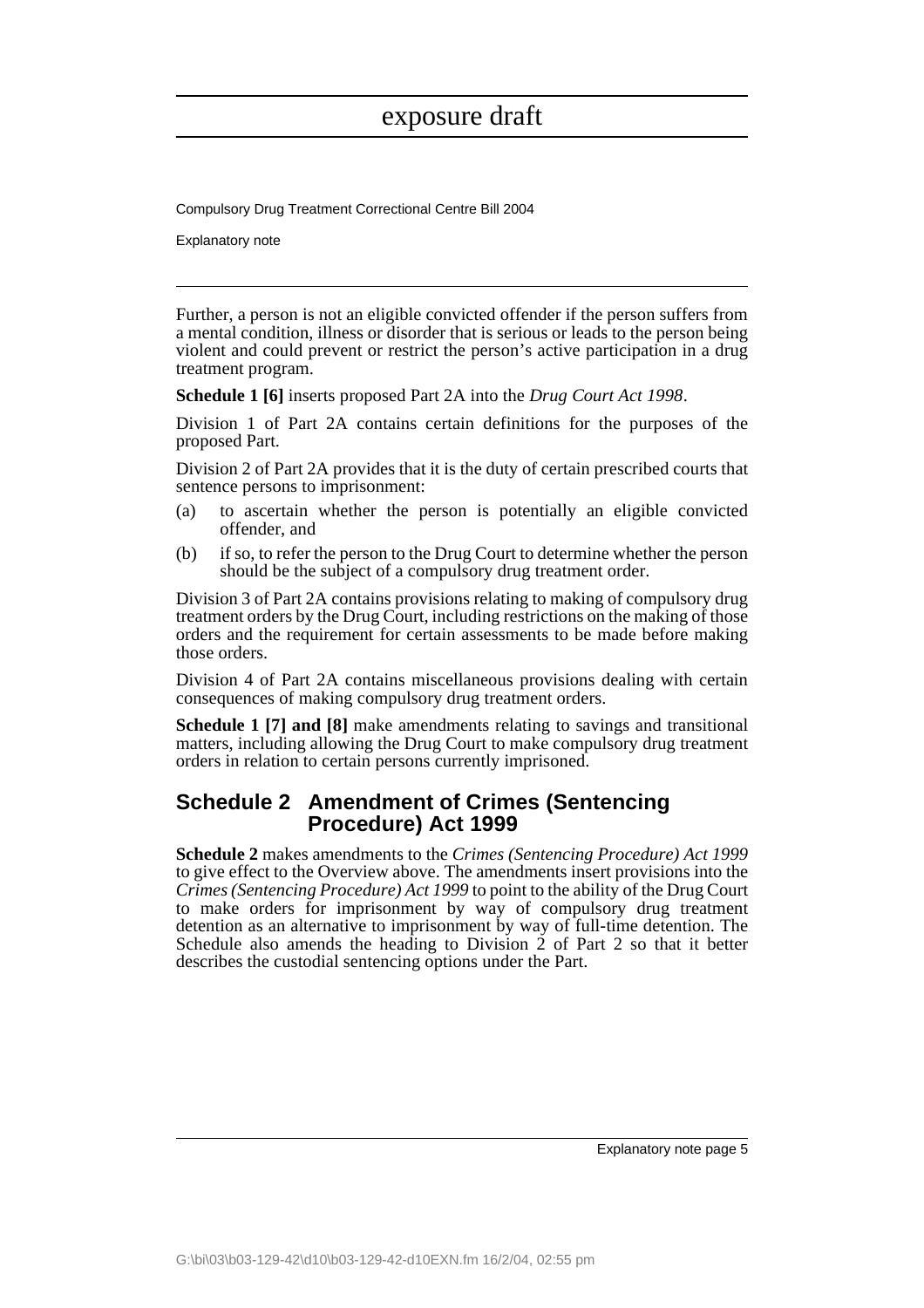Compulsory Drug Treatment Correctional Centre Bill 2004

Explanatory note

### **Schedule 3 Amendment of Crimes (Administration of Sentences) Act 1999**

**Schedule 3** makes amendments to the *Crimes (Administration of Sentences) Act 1999* to give effect to the Overview above relating to the administration of offenders serving sentences by way of compulsory drug treatment detention.

**Schedule 3 [1]–[3]** insert certain definitions into section 3 (Interpretation) of the *Crimes (Administration of Sentences) Act 1999*, and amend another definition in that section, for the purposes of the proposed compulsory drug treatment scheme.

**Schedule 3 [4]** inserts proposed Part 4A into the *Crimes (Administration of Sentences) Act 1999*.

Division 1 of Part 4A contains certain definitions for the purposes of the proposed Part. The proposed Division also sets out the objects of compulsory drug treatment, the obligations of offenders serving sentences by way of compulsory drug treatment detention and the stages and duration of compulsory drug treatment detention.

Division 2 of Part 4A deals with compulsory drug treatment personal plans, sanctions and rewards for non-compliance and compliance with those personal plans, progression and regression between stages of detention, community supervision orders and the power of the Commissioner of Corrective Services to make certain regression and removal orders.

Division 3 of Part 4A deals with the revocation of compulsory drug treatment orders.

Division 4 of Part 4A provides that the Drug Court is the authority that will determine whether an offender serving a sentence by way of compulsory drug treatment detention is to be released on parole. The proposed Division also makes it clear that after release on parole (and the consequent expiry of the offender's compulsory drug treatment order), the Parole Board is responsible for the supervision and revocation of any parole order made in relation to the offender.

Division 5 of Part 4A contains miscellaneous provisions dealing with the administration of persons in compulsory drug treatment detention. The proposed Division includes provisions dealing with compulsory medical treatment for the purposes of an offender's drug treatment and the provision of information to the Drug Court and the Director of the Compulsory Drug Treatment Correctional Centre by persons (such as health professionals) relating to an offender's drug treatment.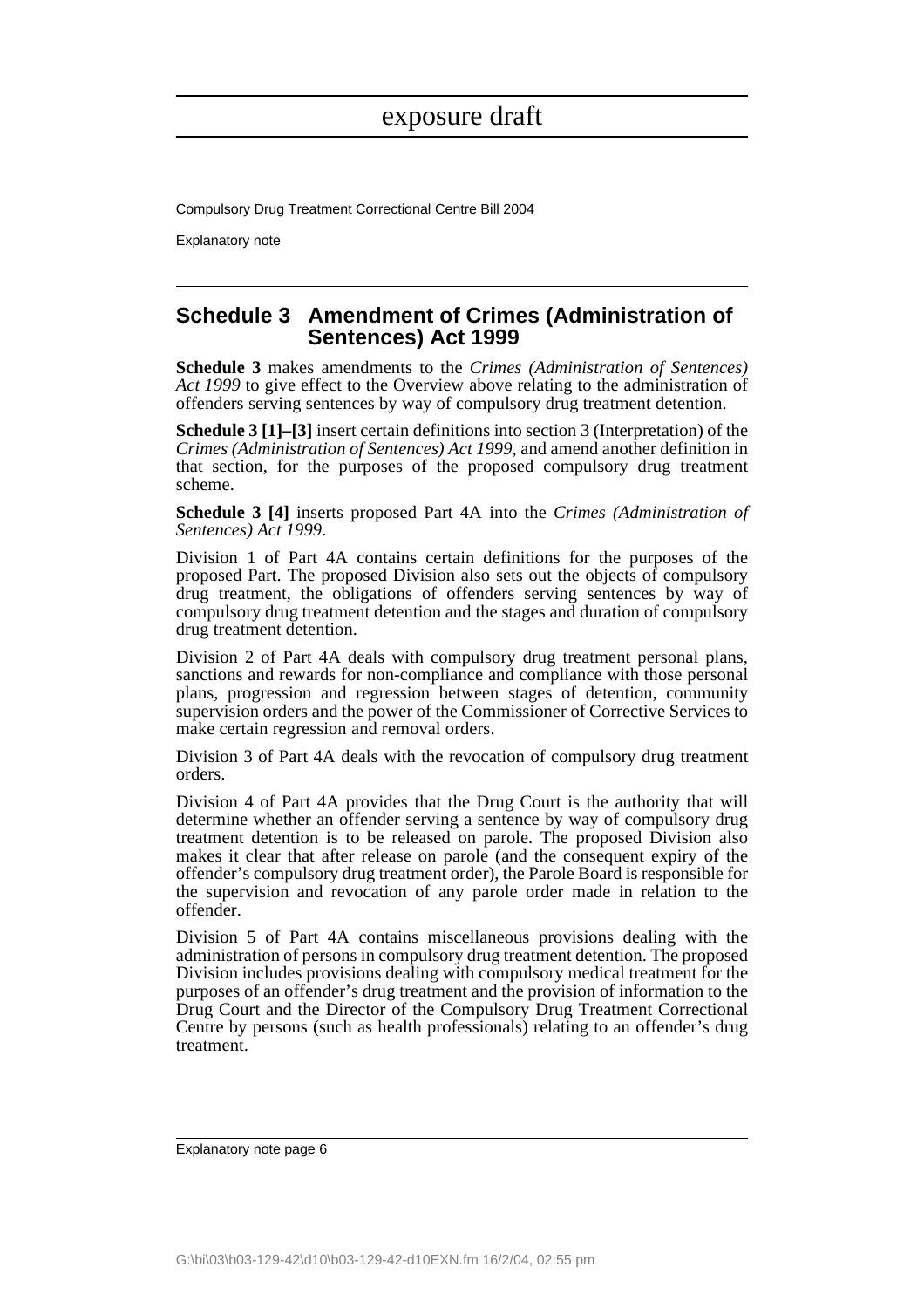Compulsory Drug Treatment Correctional Centre Bill 2004

Explanatory note

**Schedule 3 [5]** makes an amendment to section 135 of the *Crimes (Administration of Sentences) Act 1999* to require the Parole Board in deciding whether to make a parole order to have regard to the circumstances of any decision by the Drug Court to decline to make a compulsory drug treatment order in relation to an offender's sentence on the ground that the offender's participation in the program might damage the program or any other person's participation in it.

**Schedule 3 [6]** makes an amendment to enable regulations of a savings or transitional nature consequent on the amendment of the *Crimes (Administration of Sentences) Act 1999* by the proposed Act to be made.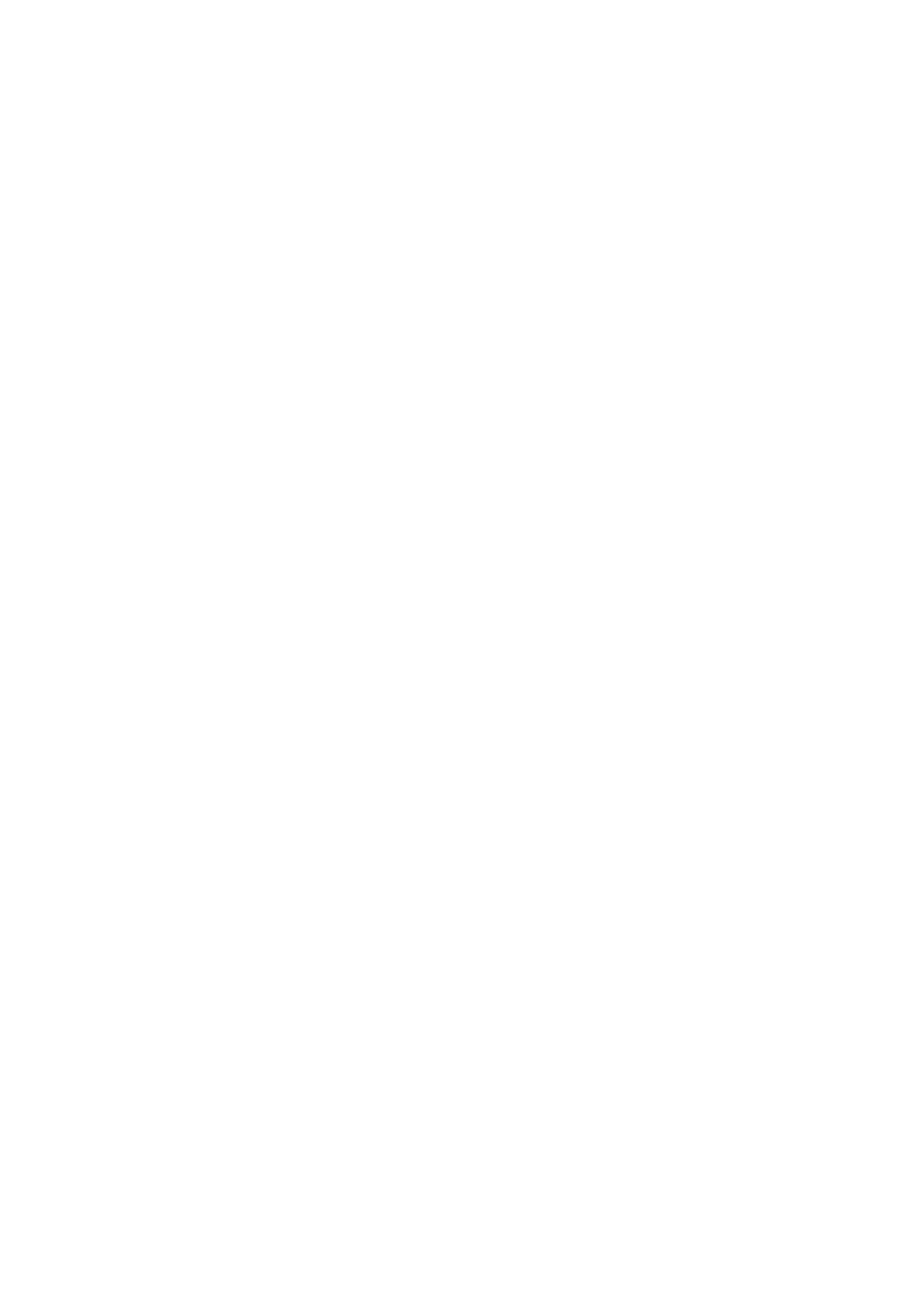

New South Wales

# **Compulsory Drug Treatment Correctional Centre Bill 2004**

## **Contents**

|            |                                                                     | Page |
|------------|---------------------------------------------------------------------|------|
|            | Name of Act                                                         |      |
| 2          | Commencement                                                        | 2    |
| 3          | Amendment of Drug Court Act 1998 No 150                             | 2    |
| 4          | Amendment of Crimes (Sentencing Procedure) Act 1999<br>No 92        | 2    |
| 5.         | Amendment of Crimes (Administration of Sentences)<br>Act 1999 No 93 | 2    |
| Schedule 1 | Amendment of Drug Court Act 1998                                    | 3    |
| Schedule 2 | Amendment of Crimes (Sentencing Procedure) Act 1999                 | 12   |
| Schedule 3 | Amendment of Crimes (Administration of Sentences)<br>Act 1999       | 13   |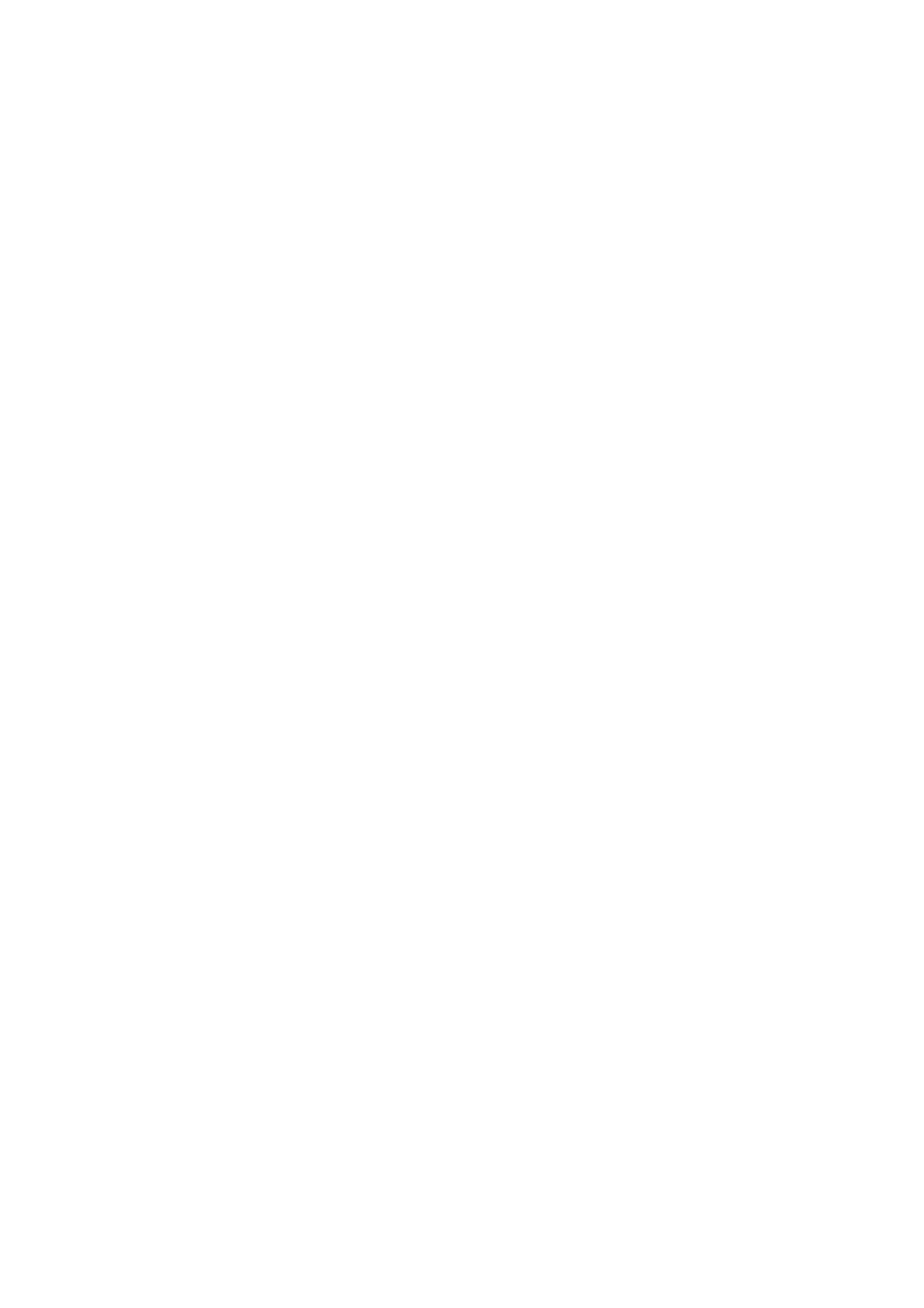

New South Wales

# **Compulsory Drug Treatment Correctional Centre Bill 2004**

No , 2004

### **A Bill for**

An Act to amend the *Drug Court Act 1998*, the *Crimes (Sentencing Procedure) Act 1999* and the *Crimes (Administration of Sentences) Act 1999* to provide for the compulsory treatment and rehabilitation of recidivist drug offenders; and for related purposes.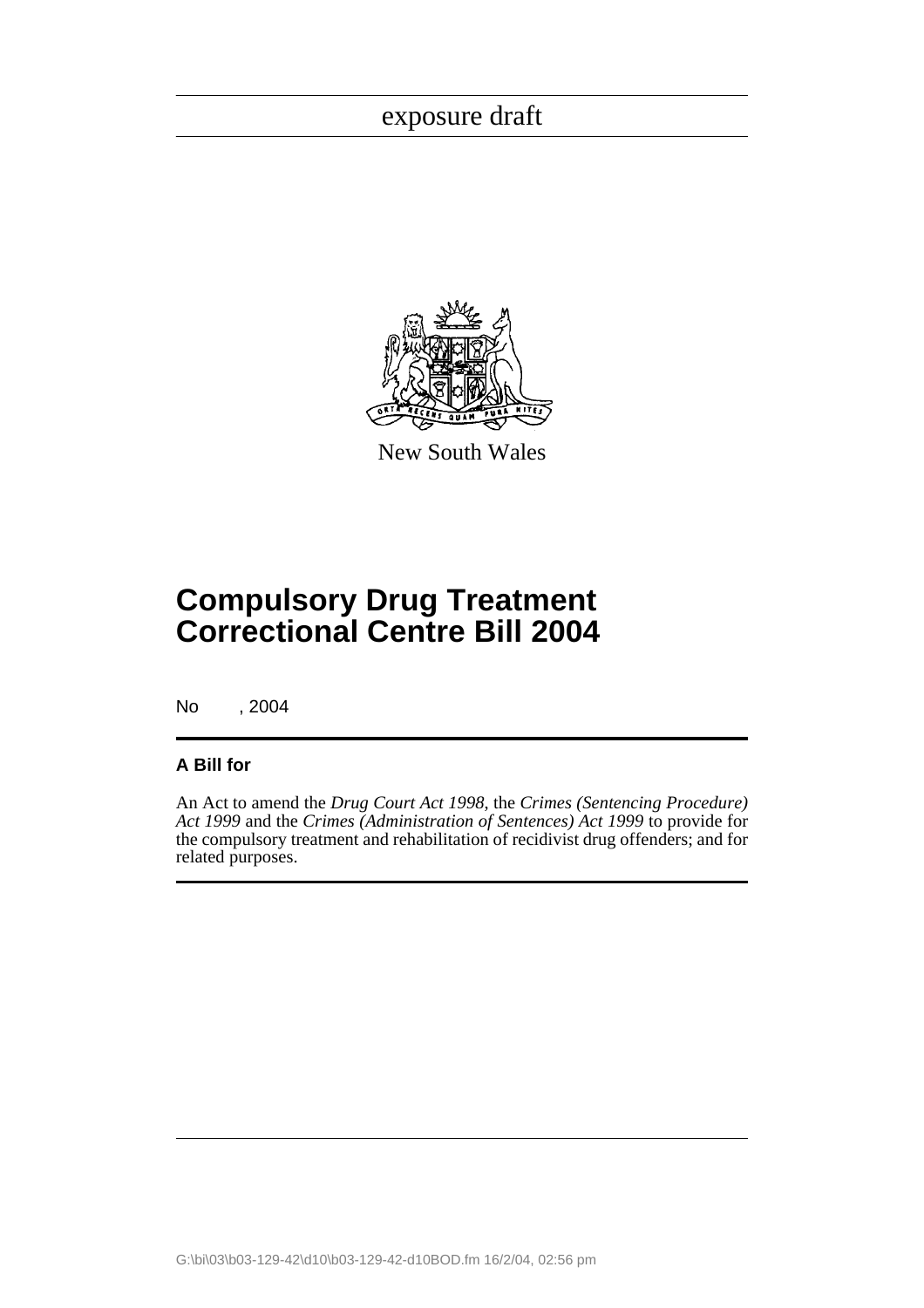Clause 1 Compulsory Drug Treatment Correctional Centre Bill 2004

### <span id="page-13-0"></span>**The Legislature of New South Wales enacts:**

### **1 Name of Act**

This Act is the *Compulsory Drug Treatment Correctional Centre Act 2004*.

### <span id="page-13-1"></span>**2 Commencement**

This Act commences on a day or days to be appointed by proclamation.

### <span id="page-13-2"></span>**3 Amendment of Drug Court Act 1998 No 150**

The *Drug Court Act 1998* is amended as set out in Schedule 1.

### <span id="page-13-3"></span>**4 Amendment of Crimes (Sentencing Procedure) Act 1999 No 92**

The *Crimes (Sentencing Procedure) Act 1999* is amended as set out in Schedule 2.

### <span id="page-13-4"></span>**5 Amendment of Crimes (Administration of Sentences) Act 1999 No 93**

The *Crimes (Administration of Sentences) Act 1999* is amended as set out in Schedule 3.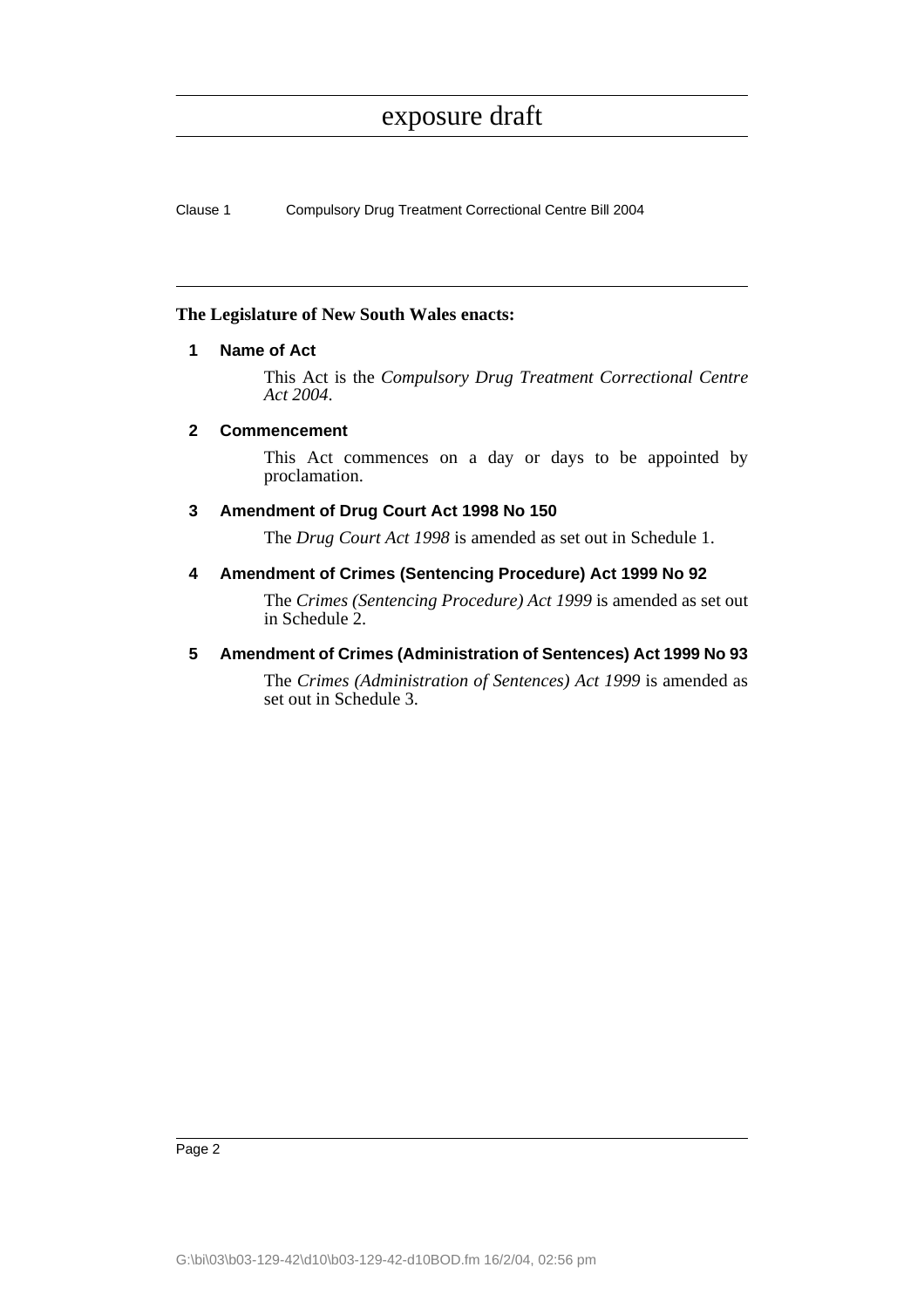Compulsory Drug Treatment Correctional Centre Bill 2004

Amendment of Drug Court Act 1998 Schedule 1

### <span id="page-14-0"></span>**Schedule 1 Amendment of Drug Court Act 1998**

(Section 3)

### **[1] Section 3 Objects**

Insert "and eligible convicted offenders" after "eligible persons" in section  $3(1)(a)$ .

### **[2] Section 3 (2)**

Insert "in relation to eligible persons" after "objects".

### **[3] Section 3 (2A)**

Insert after section 3 (2):

(2A) This Act achieves its objects in relation to eligible convicted offenders by establishing a scheme for compulsory drug treatment and rehabilitation for certain drug dependent persons.

### **[4] Section 4 Definitions**

Insert in alphabetical order in section 4 (1):

*Compulsory Drug Treatment Correctional Centre* has the same meaning as in Part 4A of the *Crimes (Administration of Sentences) Act 1999*.

*compulsory drug treatment detention* means detention in accordance with Part 4A of the *Crimes (Administration of Sentences) Act 1999*.

*compulsory drug treatment order* means an order made under section 18C.

*eligible convicted offender* is defined in section 5A.

#### **[5] Section 5A**

Insert after section 5:

#### **5A Definition of "eligible convicted offender"**

- (1) A person is an eligible convicted offender if:
	- (a) the person is convicted of an offence, other than an offence referred to in subsection (2), and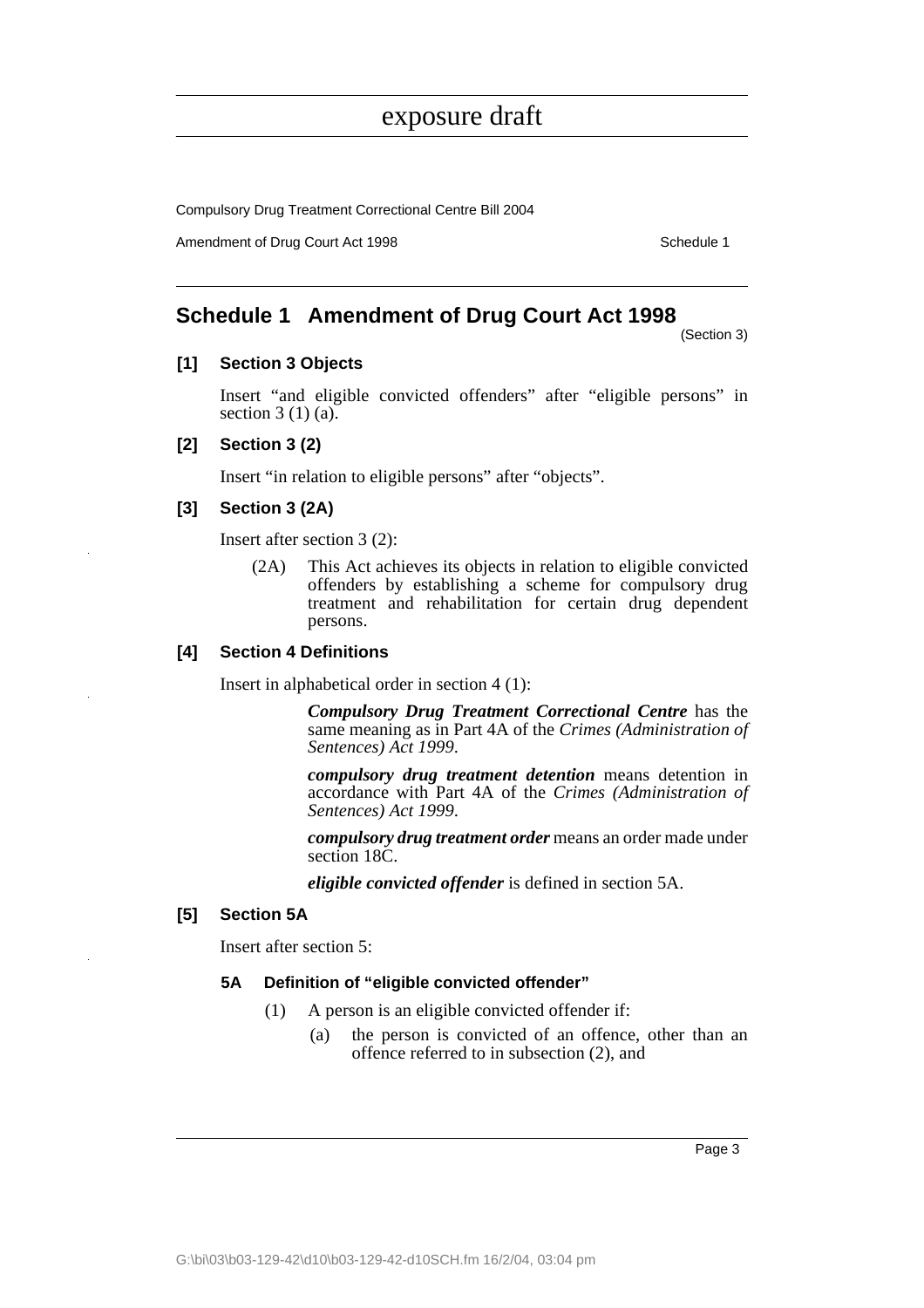Compulsory Drug Treatment Correctional Centre Bill 2004

Schedule 1 Amendment of Drug Court Act 1998

- (b) the person has been sentenced to a term of imprisonment for the offence to be served by way of full-time detention and the unexpired non-parole period in relation to that sentence is a period of at least 18 months but not more than 3 years, and
- (c) the person has, in the 5-year period immediately before the person was sentenced, been convicted, under the law of this State or under the law of the Commonwealth or another State or Territory or of another country, of at least 3 other offences, not being offences arising out of the same circumstances, that resulted in any one or more of the following:
	- (i) a sentence of imprisonment (including a sentence of imprisonment that was suspended),
	- (ii) the making of a community service order (however described),
	- (iii) the entry into a good behaviour bond or recognizance (however described), and
- (d) in the opinion of the Drug Court or a referring court, the person has a long-term dependency on the use of prohibited drugs (within the meaning of the *Drug Misuse and Trafficking Act 1985*) or other drugs prescribed by the regulations, and
- (e) in the opinion of the Drug Court or a referring court, the facts in connection with the offence for which the person has been sentenced, together with the person's antecedents and any other information available, indicate that the offence was related to the person's long-term drug dependency and associated lifestyle, and
- (f) the person satisfies such other criteria as are prescribed by the regulations.
- (2) A person is not an eligible convicted offender if the person has been convicted at any time of the following:
	- (a) murder, attempted murder or manslaughter,
	- (b) sexual assault of an adult or child or a sexual offence involving a child,
	- (c) any offence involving the use of a firearm,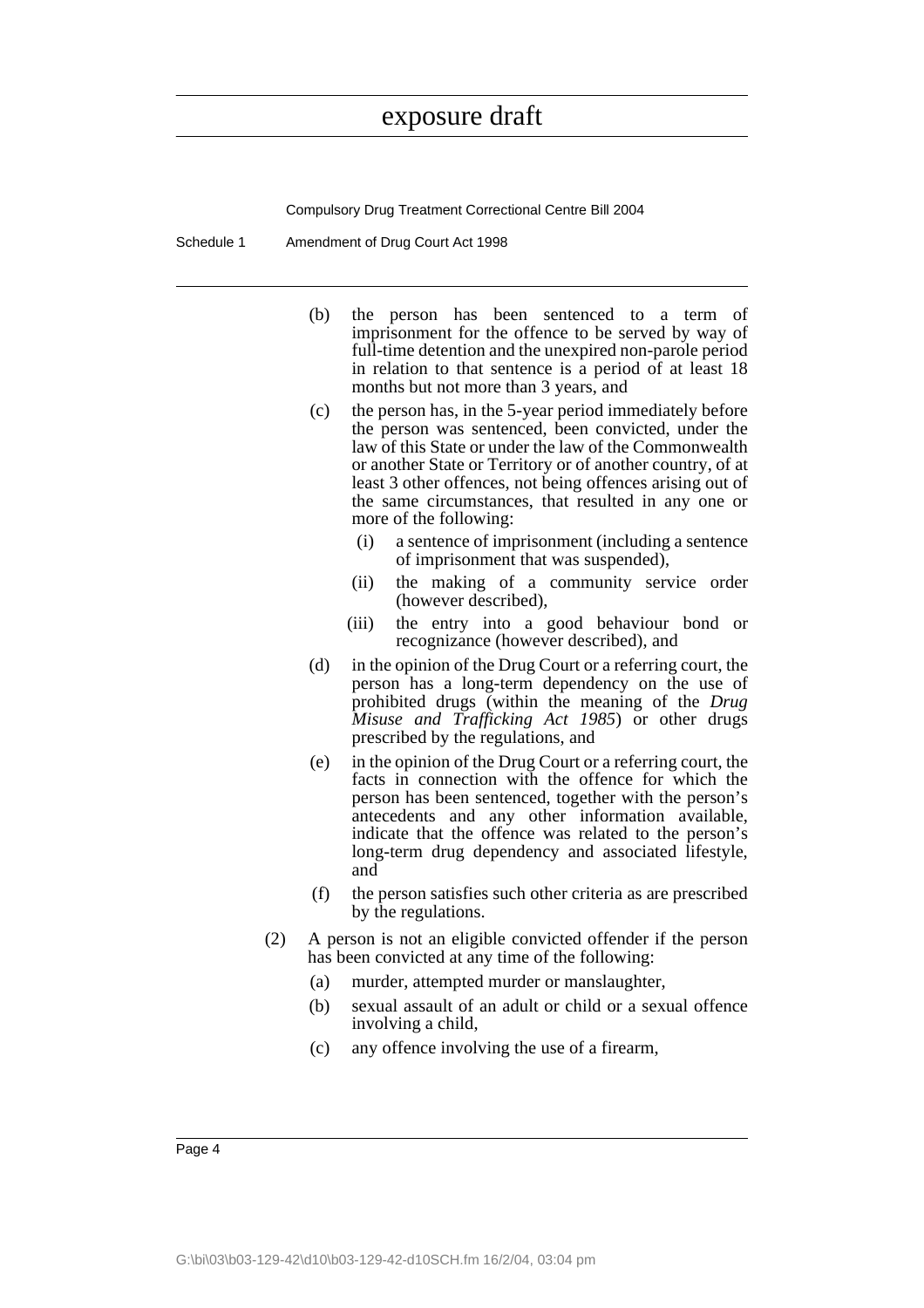Compulsory Drug Treatment Correctional Centre Bill 2004

Amendment of Drug Court Act 1998 Schedule 1

- (d) any offence that, in the opinion of the Drug Court or a referring court, involves serious violence (such as malicious wounding or assault with intent to do grievous bodily harm, but not including common assault),
- (e) an offence under section 23 (2), 24 (2), 25 (2), 26, 27 or 28 of the *Drug Misuse and Trafficking Act 1985* involving a commercial quantity or large commercial quantity of a prohibited plant or prohibited drug within the meaning of that Act,
- (f) any offence prescribed by the regulations for the purposes of this section.
- (3) A person is not an eligible convicted offender if the person suffers from a mental condition, illness or disorder that is serious or leads to the person being violent and could prevent or restrict the person's active participation in a drug treatment program.
- (4) In this section:

*referring court* means a court on which a duty is imposed by section 18B (2).

**[6] Part 2A**

Insert after Part 2:

### **Part 2A Compulsory drug treatment detention**

### **Division 1 Preliminary**

### **18A Definitions**

In this Part:

*assessment report* means a report prepared under Division 3.

*offender's obligations* under a compulsory drug treatment order means the obligations that the offender has under section 106C of the *Crimes (Administration of Sentences) Act 1999* as a consequence of the making of the order.

*probation and parole officer* has the same meaning as in the *Crimes (Administration of Sentences) Act 1999*.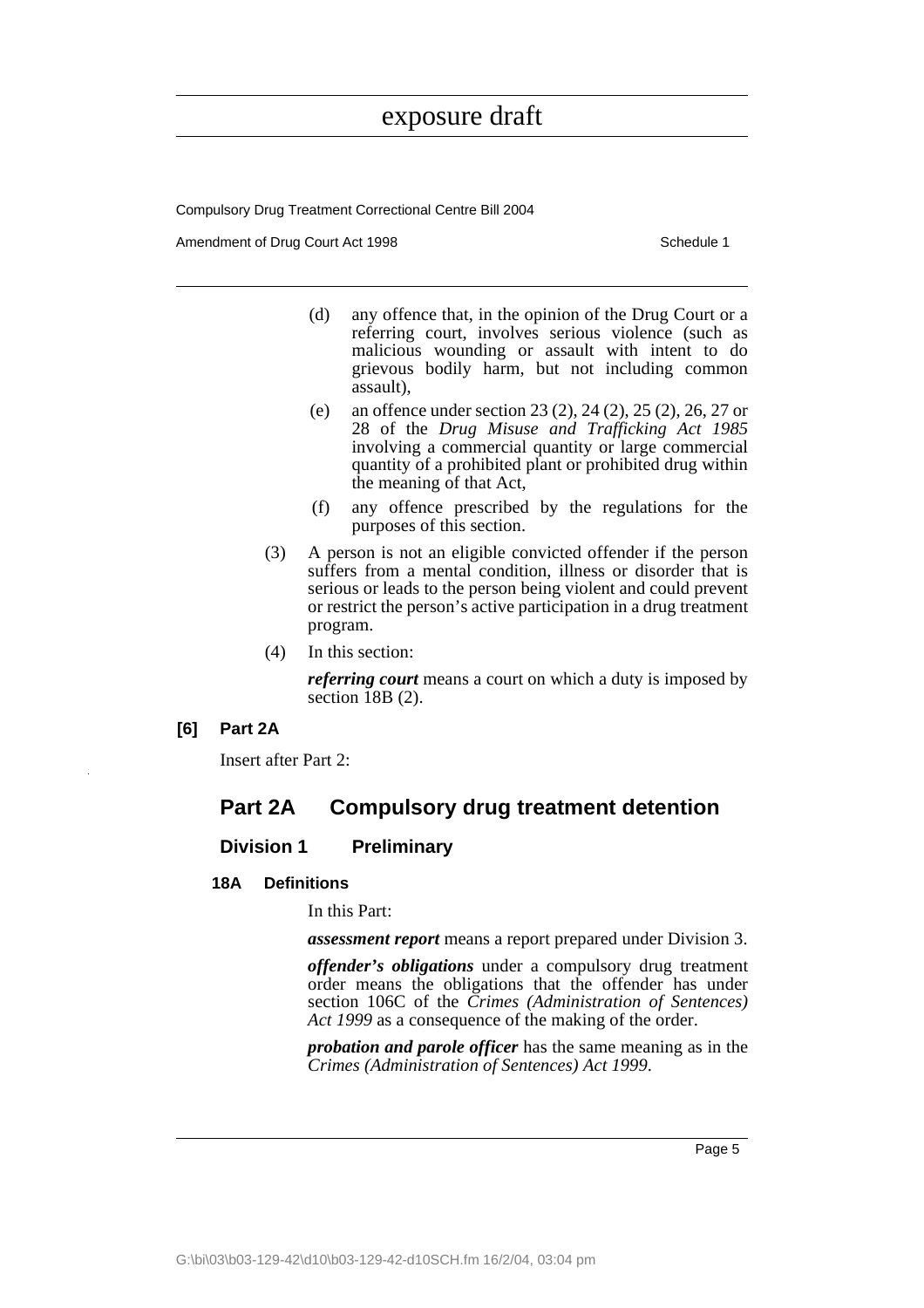Compulsory Drug Treatment Correctional Centre Bill 2004

Schedule 1 Amendment of Drug Court Act 1998

*the multi-disciplinary team* means a team comprised of:

- (a) the Director of the Compulsory Drug Treatment Correctional Centre (or a person nominated by the Director), who is to be the team leader, and
- (b) a probation and parole officer selected by the Commissioner of Corrective Services, and
- (c) a person appointed by the Chief Executive Officer, Corrections Health Service, and
- (d) such other persons as are prescribed by the regulations.

### **Division 2 Referral of eligible convicted offenders to Drug Court**

### **18B Courts to refer eligible convicted offenders to Drug Court**

- (1) This section applies to such courts as are prescribed by the regulations.
- (2) It is the duty of a court to which this section applies that sentences a person to imprisonment or to which a person appeals against a sentence imposed by some other court:
	- (a) to ascertain whether the person is potentially an eligible convicted offender, and
	- (b) if so, to refer the person to the Drug Court to determine whether the person should be the subject of a compulsory drug treatment order.
- (3) The power conferred on a court by this section is to be exercised as soon as practicable after the person is sentenced to imprisonment or lodges the appeal.

### **Division 3 Making compulsory drug treatment orders**

### **18C Compulsory drug treatment detention**

The Drug Court may make an order directing that an eligible convicted offender serve the offender's sentence of imprisonment by way of compulsory drug treatment detention.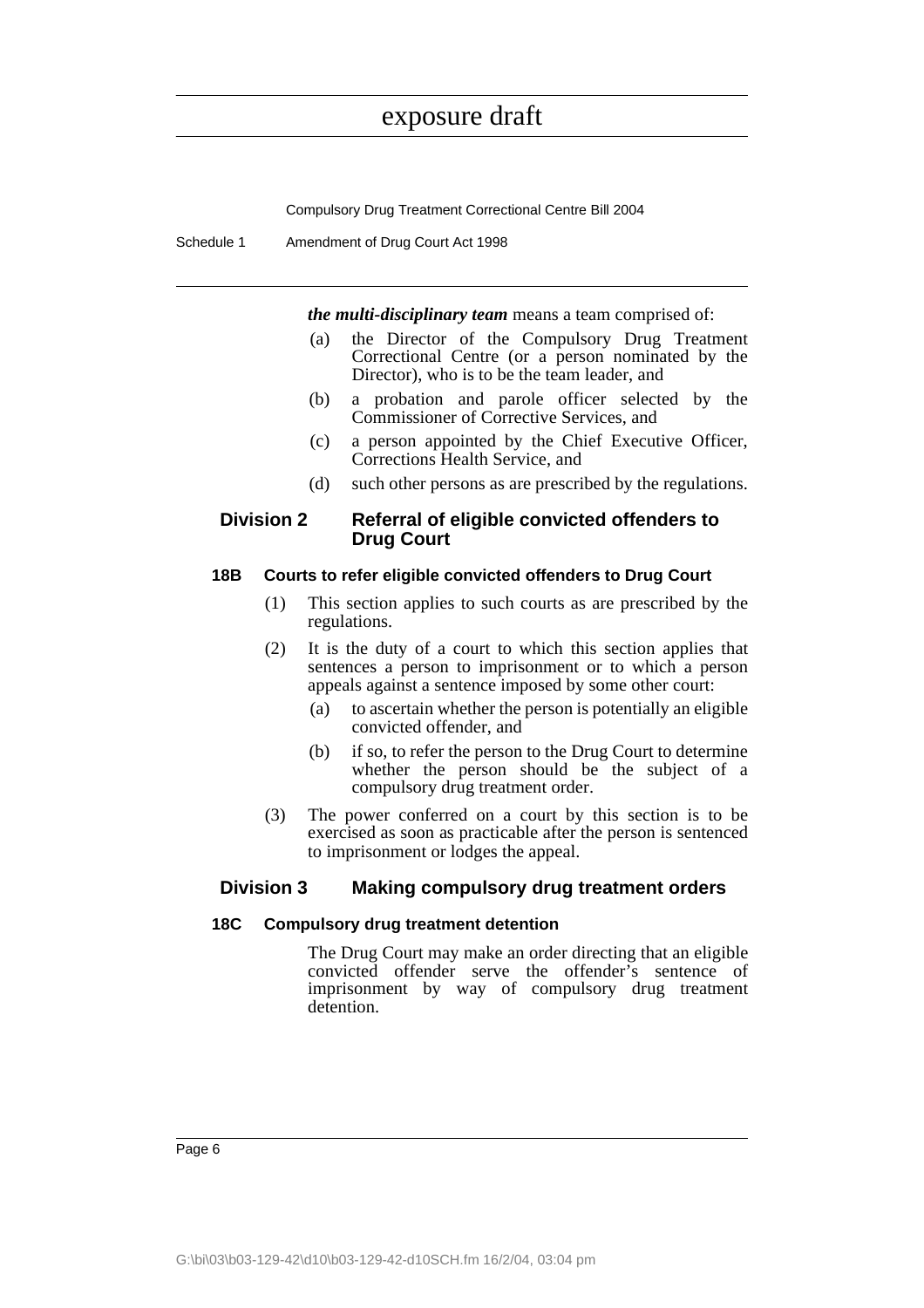Compulsory Drug Treatment Correctional Centre Bill 2004

Amendment of Drug Court Act 1998 Schedule 1

#### **18D Restriction on power of Drug Court to make compulsory drug treatment orders**

- (1) The Drug Court must not make a compulsory drug treatment order with respect to an offender's sentence of imprisonment unless:
	- (a) the Drug Court has referred the offender to the multidisciplinary team for assessment as to the eligibility and suitability of the offender for compulsory drug treatment detention and has had regard to the contents of the assessment report made by the team under section 18E, and
	- (b) the Drug Court is satisfied:
		- (i) that the offender is of or above the age of 18 years, and
		- (ii) that the offender is an eligible convicted offender, and
		- (iii) that the offender is a suitable person to serve the sentence by way of compulsory drug treatment detention, and
		- (iv) that it is appropriate in all of the circumstances that the sentence be served by way of compulsory drug treatment detention, and
		- (v) that there is accommodation available at the Compulsory Drug Treatment Correctional Centre for the offender to serve the sentence by way of compulsory drug treatment detention, and
		- (vi) that the offender's participation in the program will not damage the program or any other person's participation in it.
- (2) If the Drug Court declines to make a compulsory drug treatment order in relation to an eligible convicted offender's sentence on the ground referred to in subsection (1) (b) (vi), the Drug Court may:
	- (a) revoke any parole order made under section 50 of the *Crimes (Sentencing Procedure) Act 1999* in relation to the offender, and
	- (b) notify the Parole Board of the decision to decline to make the order and the circumstances in which it was made.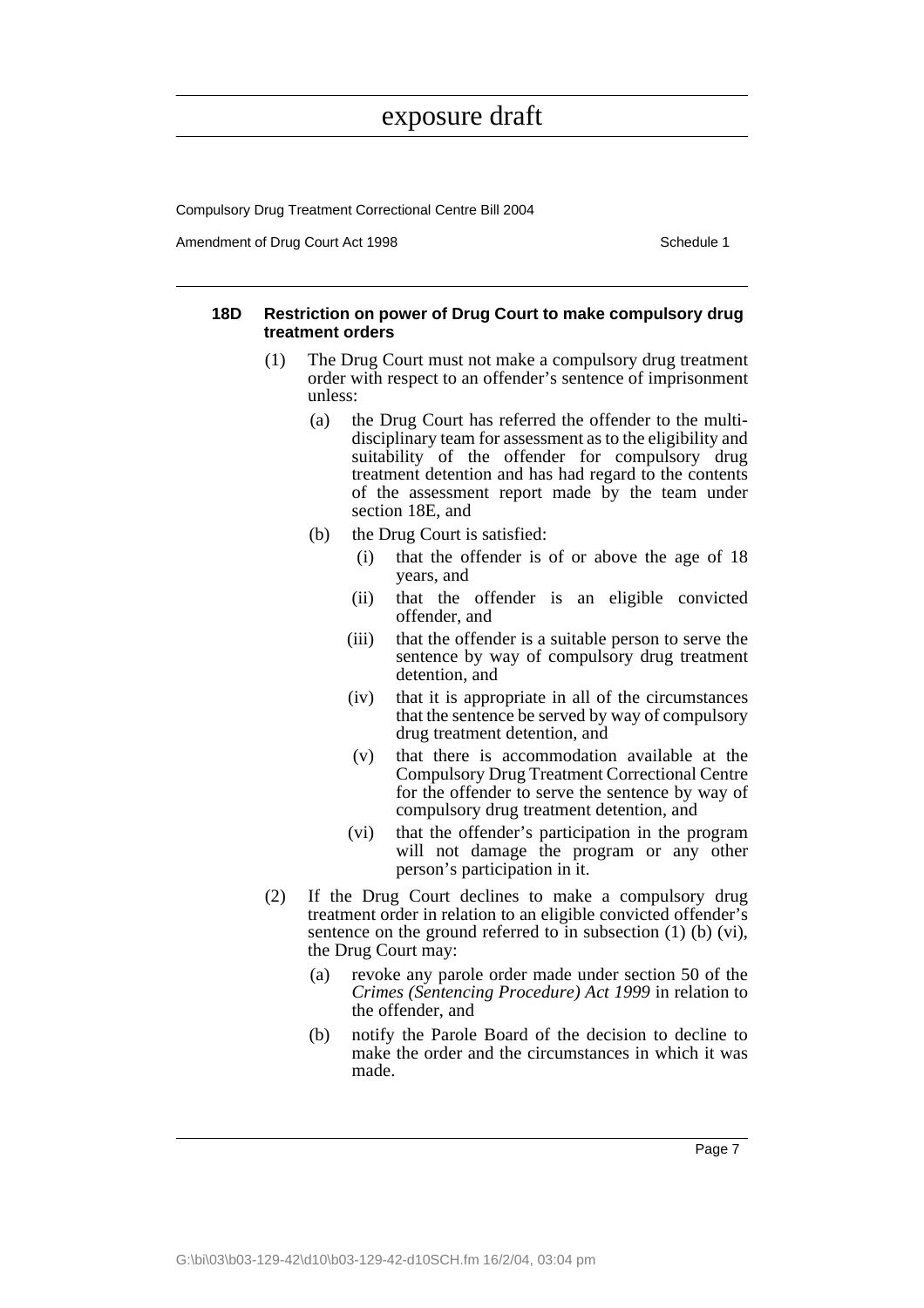Compulsory Drug Treatment Correctional Centre Bill 2004

Schedule 1 Amendment of Drug Court Act 1998

- (3) The Drug Court may, for any reason it considers sufficient, decline to make a compulsory drug treatment order despite the contents of an assessment report.
- (4) No appeal lies against the Drug Court's decision to make or not to make a compulsory drug treatment order.

#### **18E Assessment of eligibility and suitability by the multidisciplinary team**

- (1) When an offender is referred to the multi-disciplinary team for assessment, the multi-disciplinary team is to investigate and report to the Drug Court on the matters referred to in sections 5A and 18D $(1)$  $(b)$ .
- (2) When assessing whether an offender is a suitable person to serve a sentence by way of compulsory drug treatment detention, the multi-disciplinary team is to have regard to the following matters:
	- (a) the offender's level of motivation and attitude to the compulsory drug treatment program,
	- (b) the offender's drug treatment history,
	- (c) the likelihood that the offender will commit a domestic violence offence (within the meaning of the *Crimes Act 1900*) during community custody (Stage 3) (within the meaning of Part 4A of the *Crimes (Administration of Sentences) Act 1999*),
	- (d) any other matter prescribed by the regulations.
- (3) The regulations may make provision for or with respect to the conduct of investigations and the preparation of reports for the purposes of this Part.

#### **18F Concurrent and consecutive sentences**

- (1) A compulsory drug treatment order may be made in respect of two or more sentences of imprisonment that are being served concurrently or consecutively (or partly concurrently and partly consecutively).
- (2) A reference in this Part to a sentence of imprisonment includes a reference to two or more sentences of imprisonment that are being served concurrently or consecutively (or partly concurrently and partly consecutively).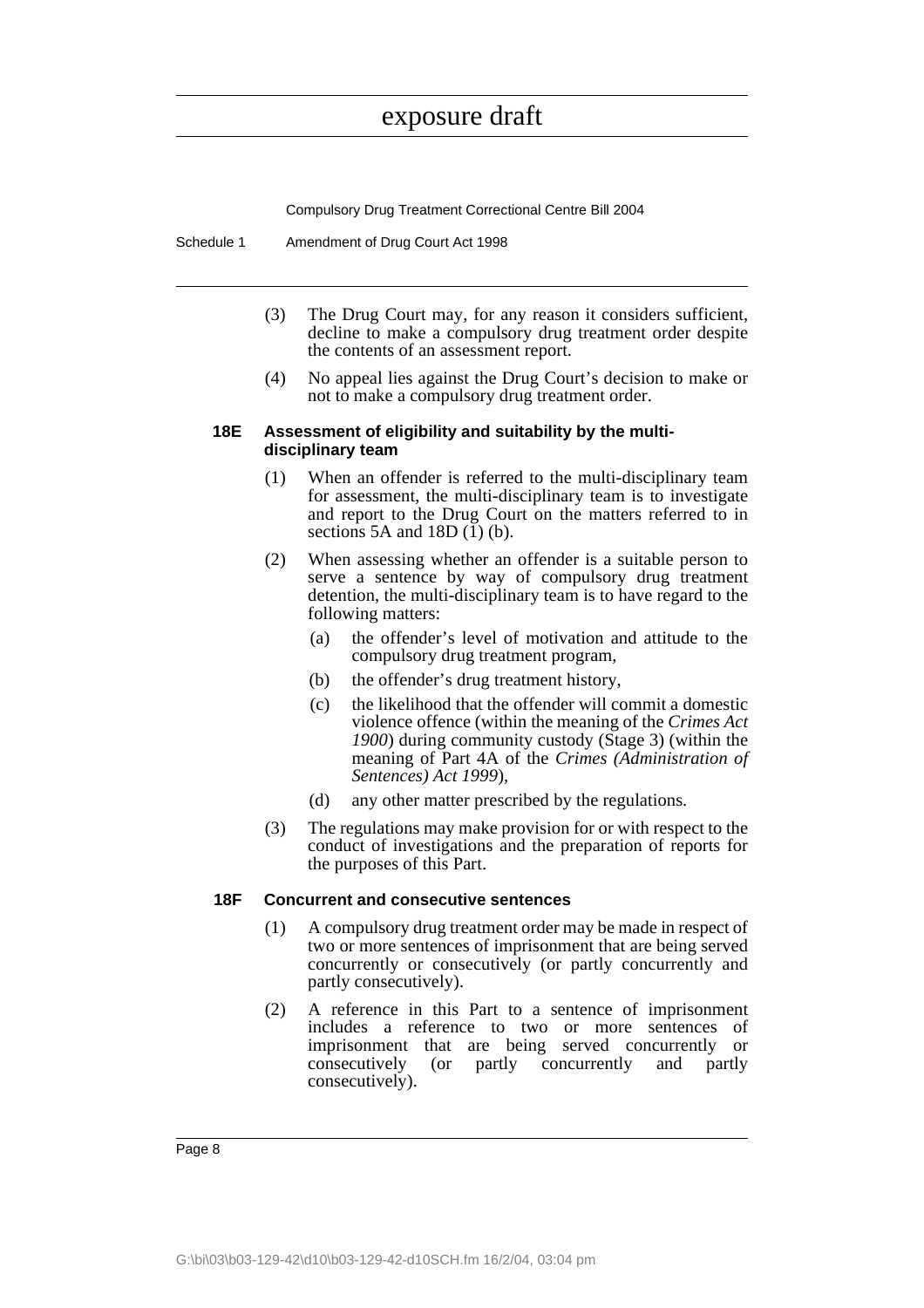Compulsory Drug Treatment Correctional Centre Bill 2004

Amendment of Drug Court Act 1998 Schedule 1

(3) A reference in section 5A (1) (b) to an unexpired non-parole period in relation to a sentence includes a reference to a cumulative unexpired non-parole period in relation to two or more sentences of imprisonment that are being served concurrently or consecutively (or partly concurrently and partly consecutively).

### **Division 4 Miscellaneous**

### **18G Effect of compulsory drug treatment order**

A compulsory drug treatment order has the effect of:

- (a) cancelling the warrant of commitment issued under section 62 of the *Crimes (Sentencing Procedure) Act 1999* in relation to the offender, and
- (b) revoking any parole order made under section 50 of the *Crimes (Sentencing Procedure) Act 1999* in relation to the offender, and
- (c) requiring the eligible convicted offender to comply with the compulsory drug treatment personal plan to be set for the person under section 106F of the *Crimes (Administration of Sentences) Act 1999*.

### **18H Explanation of compulsory drug treatment order to offender**

- (1) Before making a compulsory drug treatment order in relation to an eligible convicted offender's sentence of imprisonment, the Drug Court must ensure that all reasonable steps are taken to explain to the offender (in language that the offender can readily understand):
	- (a) the offender's obligations under the compulsory drug treatment order, and
	- (b) the consequences that may follow if the offender fails to comply with those obligations.
- (2) A compulsory drug treatment order is not invalidated by a failure to comply with this section.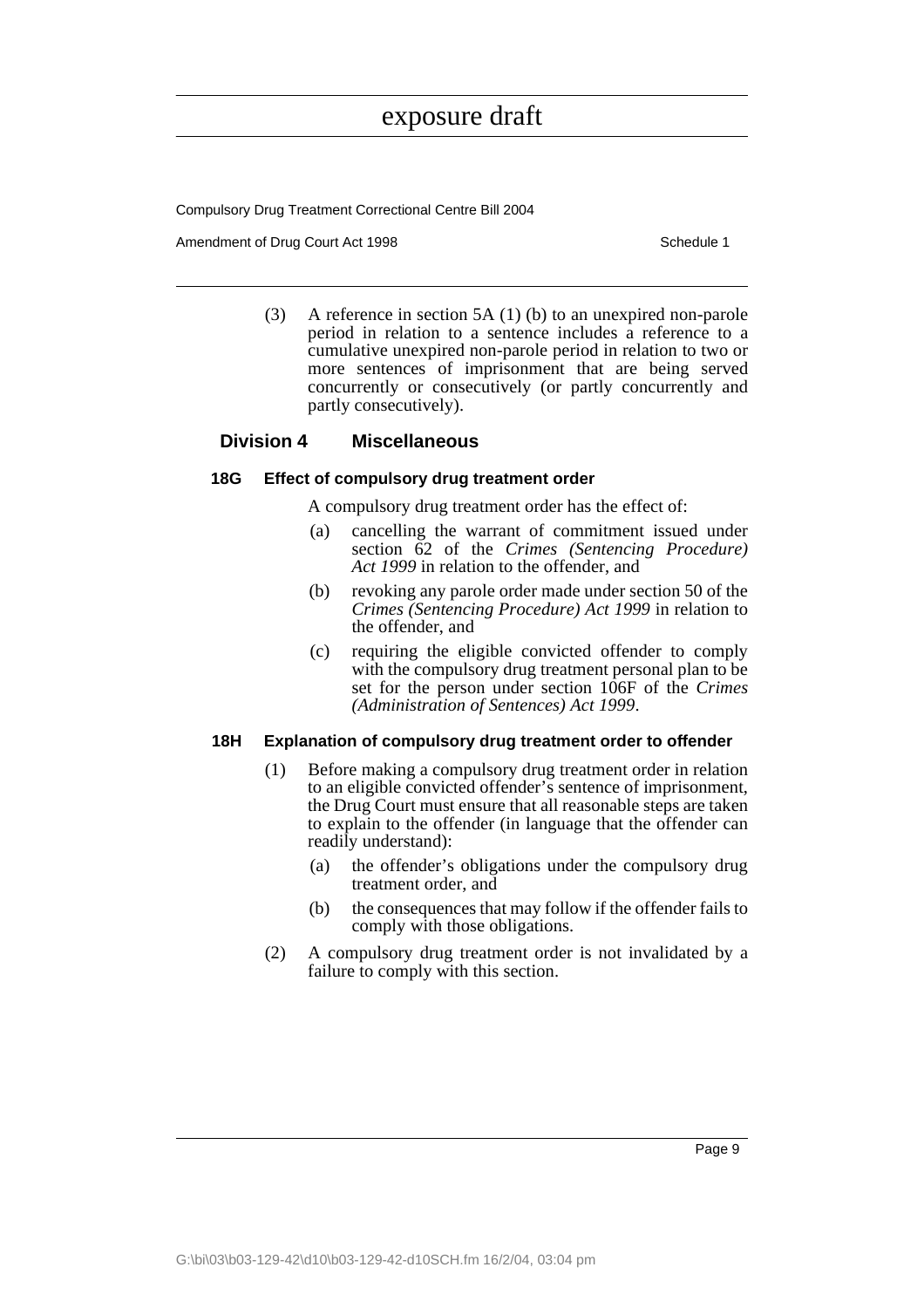Compulsory Drug Treatment Correctional Centre Bill 2004

Schedule 1 Amendment of Drug Court Act 1998

#### **18I Preparation and service of written notice of compulsory drug treatment order**

- (1) As soon as practicable after making a compulsory drug treatment order, the Drug Court must cause written notice of the order to be given to the eligible convicted offender and to the Commissioner of Corrective Services.
- (2) A compulsory drug treatment order is not invalidated by a failure to comply with this section.

### **18J Warrant of commitment**

- (1) As soon as practicable after making a compulsory drug treatment order, the Drug Court must issue a warrant for the committal of the eligible convicted offender to the Compulsory Drug Treatment Correctional Centre.
- (2) The warrant must be in or to the effect of the form prescribed by the regulations.

### **[7] Schedule 2 Savings, transitional and other provisions**

Insert at the end of clause 1 (1):

*Compulsory Drug Treatment Correctional Centre Act 2004* (but only to the extent that it amends this Act)

### **[8] Schedule 2**

Insert at the end of the Schedule with appropriate Part and clause numbers:

### **Part Provision consequent on enactment of Compulsory Drug Treatment Correctional Centre Act 2004**

#### **Compulsory drug treatment order may be made in relation to certain existing inmates**

- (1) Subject to subclause (2), Part 2A does not apply to a person who was sentenced before the commencement of this clause.
- (2) The Drug Court may make a compulsory drug treatment order in relation to a person who: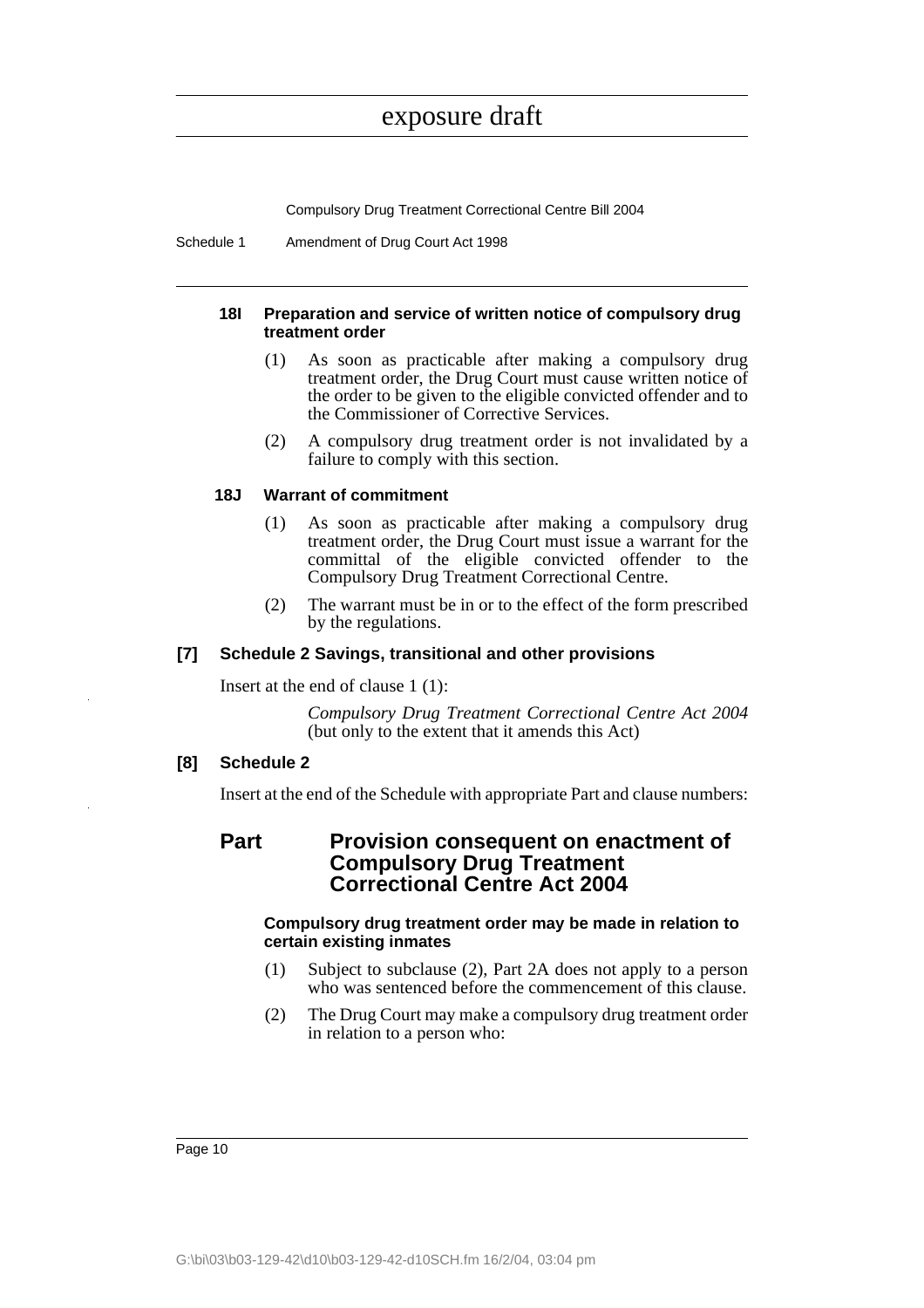Compulsory Drug Treatment Correctional Centre Bill 2004

Amendment of Drug Court Act 1998 Schedule 1

- (a) was convicted of an offence, other than an offence referred to in section 5A (2), and was sentenced to serve a term of imprisonment by way of full-time detention for that offence within the period of 12 months before the commencement of this clause, and
- (b) would be an eligible convicted offender if section 5A (1) (a) and (b) were disregarded,

but only if:

- (c) the unexpired non-parole period in relation to that sentence is a period of at least 18 months but not more than 3 years at the time the Drug Court makes the order, and
- (d) the person would, but for the sentence of imprisonment, be ordinarily a resident of a local government area prescribed by the regulations.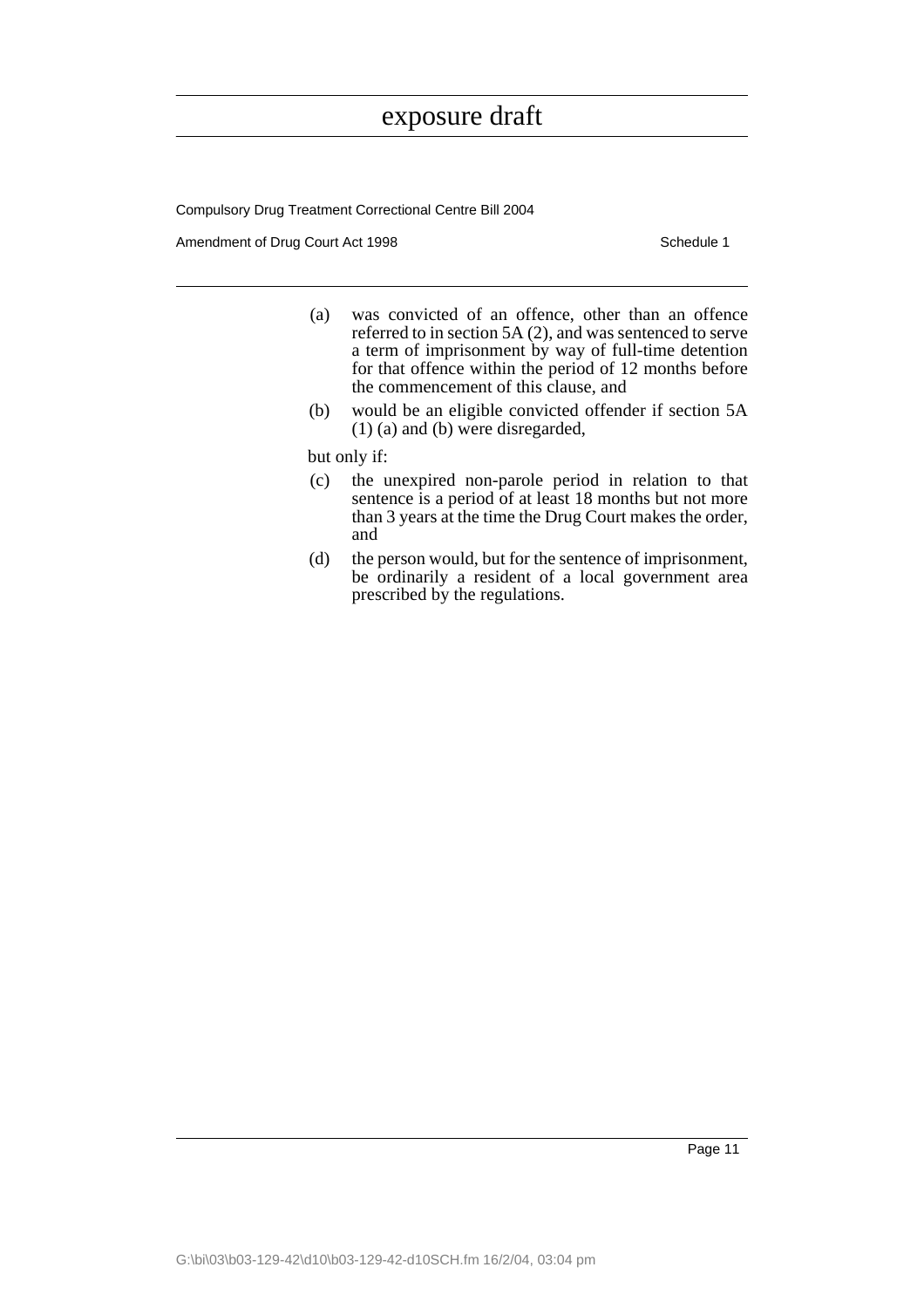Compulsory Drug Treatment Correctional Centre Bill 2004

Schedule 2 Amendment of Crimes (Sentencing Procedure) Act 1999

### <span id="page-23-0"></span>**Schedule 2 Amendment of Crimes (Sentencing Procedure) Act 1999**

(Section 4)

### **[1] Section 3 Interpretation**

Insert in alphabetical order in section 3 (1):

*compulsory drug treatment detention* means detention in accordance with Part 4A of the *Crimes (Administration of Sentences) Act 1999*.

*Drug Court* means the Drug Court of New South Wales constituted under the *Drug Court Act 1998*.

### **[2] Part 2, Division 2, heading**

Insert after section 4:

### **Division 2 Custodial sentences**

### **[3] Section 5A**

Insert after section 5:

### **5A Compulsory drug treatment detention**

The Drug Court may make an order under Part 2A of the *Drug Court Act 1998* directing that an offender, who is an eligible convicted offender within the meaning of that Act, serve a sentence of imprisonment by way of compulsory drug treatment detention.

### **[4] Part 2, Division 2, heading**

Omit the heading occurring before section 6.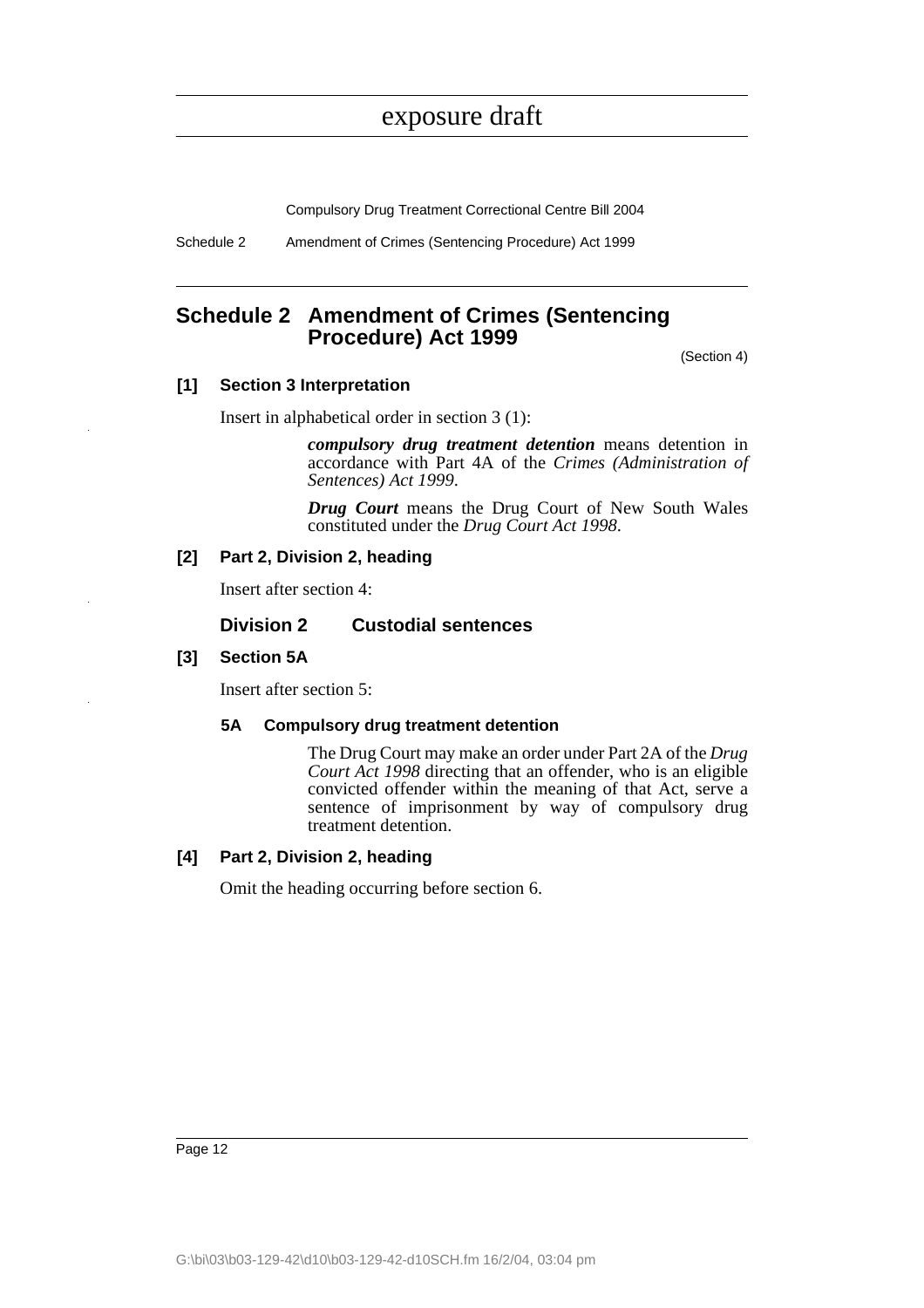Compulsory Drug Treatment Correctional Centre Bill 2004

Amendment of Crimes (Administration of Sentences) Act 1999 Schedule 3

### <span id="page-24-0"></span>**Schedule 3 Amendment of Crimes (Administration of Sentences) Act 1999**

(Section 5)

### **[1] Section 3 Interpretation**

Insert in alphabetical order in section 3 (1):

*compulsory drug treatment detention* means detention in accordance with Part 4A.

*compulsory drug treatment order* means an order in force under section 18C of the *Drug Court Act 1998*.

*Drug Court* means the Drug Court of New South Wales constituted under the *Drug Court Act 1998*.

#### **[2] Section 3 (1), definition of "offender"**

Insert ", 4A" after "Part 3, 4".

### **[3] Section 3 (1), definition of "offender"**

Omit "Part 3 or 4". Insert instead "Part 3, 4 or 4A".

### **[4] Part 4A**

Insert after Part 4:

### **Part 4A Imprisonment by way of compulsory drug treatment detention**

### **Division 1 Preliminary**

### **106A Definitions**

In this Part:

*community supervision order* means an order by the Drug Court that imposes conditions on the offender in relation to the periods of time when the offender is not in the Compulsory Drug Treatment Correctional Centre. **Note.** See section 106O.

*Compulsory Drug Treatment Correctional Centre* means the correctional centre given that name under section 225.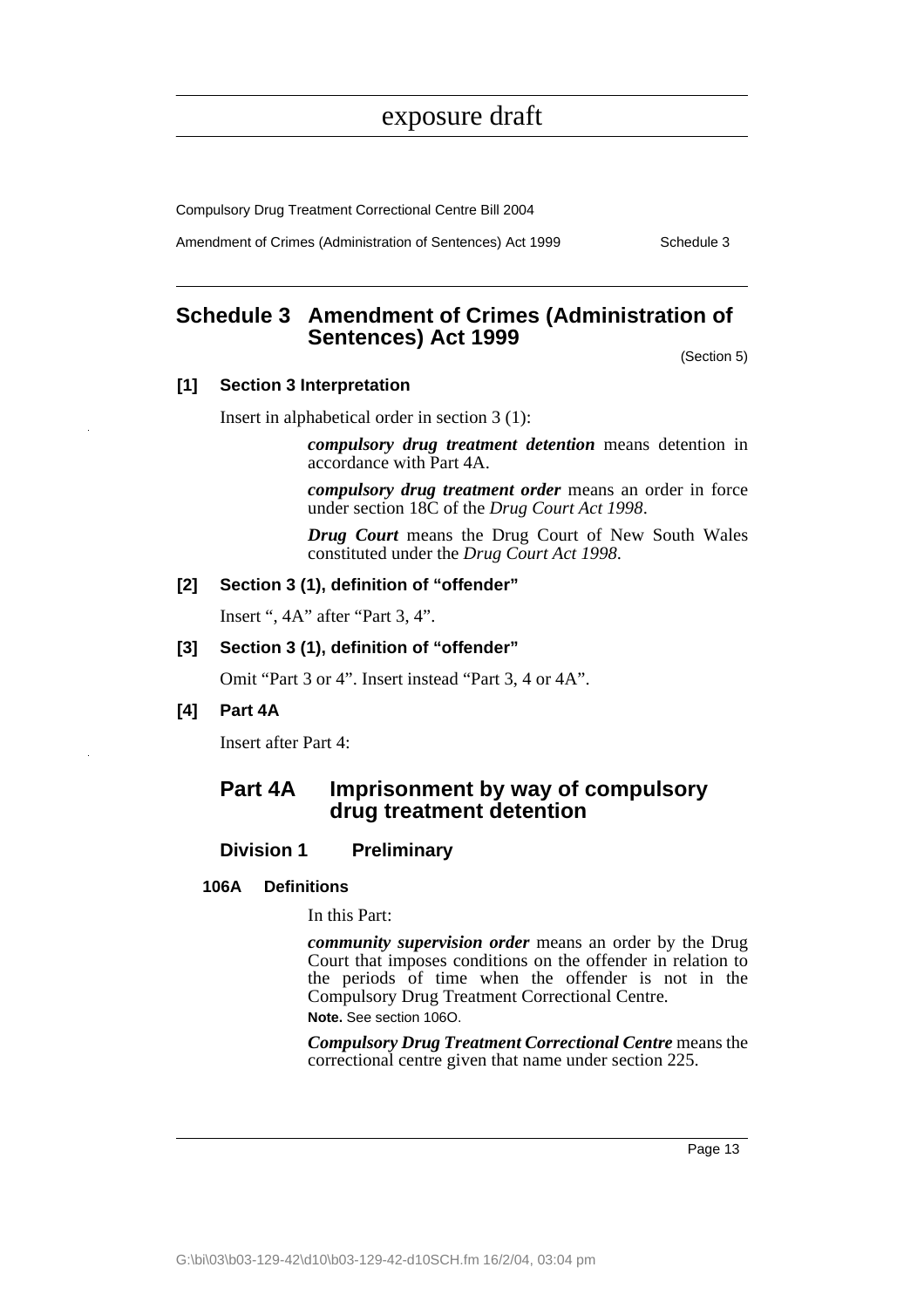Compulsory Drug Treatment Correctional Centre Bill 2004

Schedule 3 Amendment of Crimes (Administration of Sentences) Act 1999

*Director* or *Director of the Compulsory Drug Treatment Correctional Centre* means the governor of that correctional centre.

*offender* means a person in respect of whom a compulsory drug treatment order is in force.

*progression order* means an order by the Drug Court that an offender progress from one stage of compulsory drug treatment detention to a higher stage.

**Note.** See sections 106D and 106M.

*regression order* means an order by the Drug Court that an offender regress from one stage of compulsory drug treatment detention to a lower stage.

**Note.** See sections 106D and 106M.

*revocation order* means an order by the Drug Court that revokes an offender's compulsory drug treatment order. **Note.** See section 106Q.

#### **106B Objects of compulsory drug treatment**

The objects of compulsory drug treatment are:

- (a) to provide a comprehensive program of compulsory treatment and rehabilitation under judicial supervision for drug dependent persons who repeatedly resort to criminal activity to support that dependency, and
- (b) to effectively treat those persons for drug dependency, eliminating their illicit drug use while in the program and reducing the likelihood of relapse on release, and
- (c) to promote the re-integration of those persons into the community, and
- (d) to prevent and reduce crime by reducing those persons' need to resort to criminal activity to support their dependency.

### **106C Obligations of offender**

The obligations of an offender while serving a sentence by way of compulsory drug treatment detention are:

(a) to comply with such requirements of this Part and the regulations as apply to the offender, and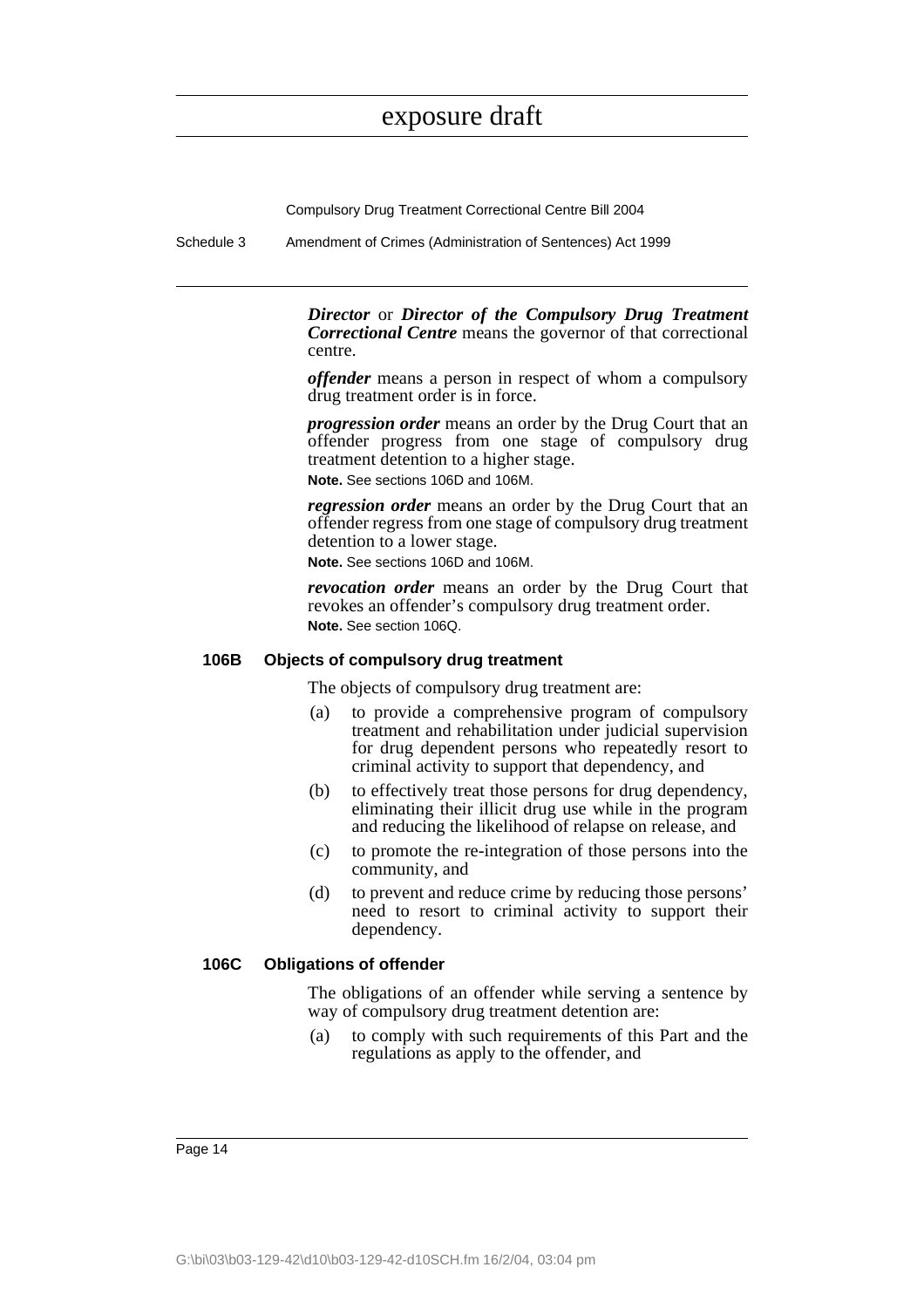Compulsory Drug Treatment Correctional Centre Bill 2004

Amendment of Crimes (Administration of Sentences) Act 1999 Schedule 3

- (b) to comply with the requirements of any compulsory drug treatment personal plan applying to the offender under this Part, and
- (c) to comply with the provisions of any other Part of this Act or the regulations applying to the offender under section 106W.

#### **106D Stages of compulsory drug treatment detention**

- (1) There are 3 stages of compulsory drug treatment detention:
	- (a) closed detention (Stage 1), and
	- (b) semi-open detention (Stage 2), and
	- (c) community custody (Stage 3).
- (2) Under closed detention (Stage 1), the offender is to be kept in full-time custody at the Compulsory Drug Treatment Correctional Centre.
- (3) Under semi-open detention (Stage 2), the offender is to be kept in the Compulsory Drug Treatment Correctional Centre and may be allowed, with leave approved by the Commissioner, to attend employment, training or social programs outside the Centre.

**Note.** The Commissioner of Corrective Services may issue a local leave permit to an offender in the Compulsory Drug Treatment Correctional Centre under section 26 (as applied by section 106W).

- (4) Under community custody (Stage 3), the offender may reside outside the Compulsory Drug Treatment Correctional Centre at accommodation approved by the Drug Court under intensive supervision.
- (5) An offender allocated to, or by order progressed or regressed to, a stage of detention is in that stage of detention.

#### **106E Duration of compulsory drug treatment order**

Unless sooner revoked, an offender's compulsory drug treatment order expires:

- (a) at the end of the term of the sentence to which it relates, or
- (b) when the offender is released on parole,

whichever occurs first.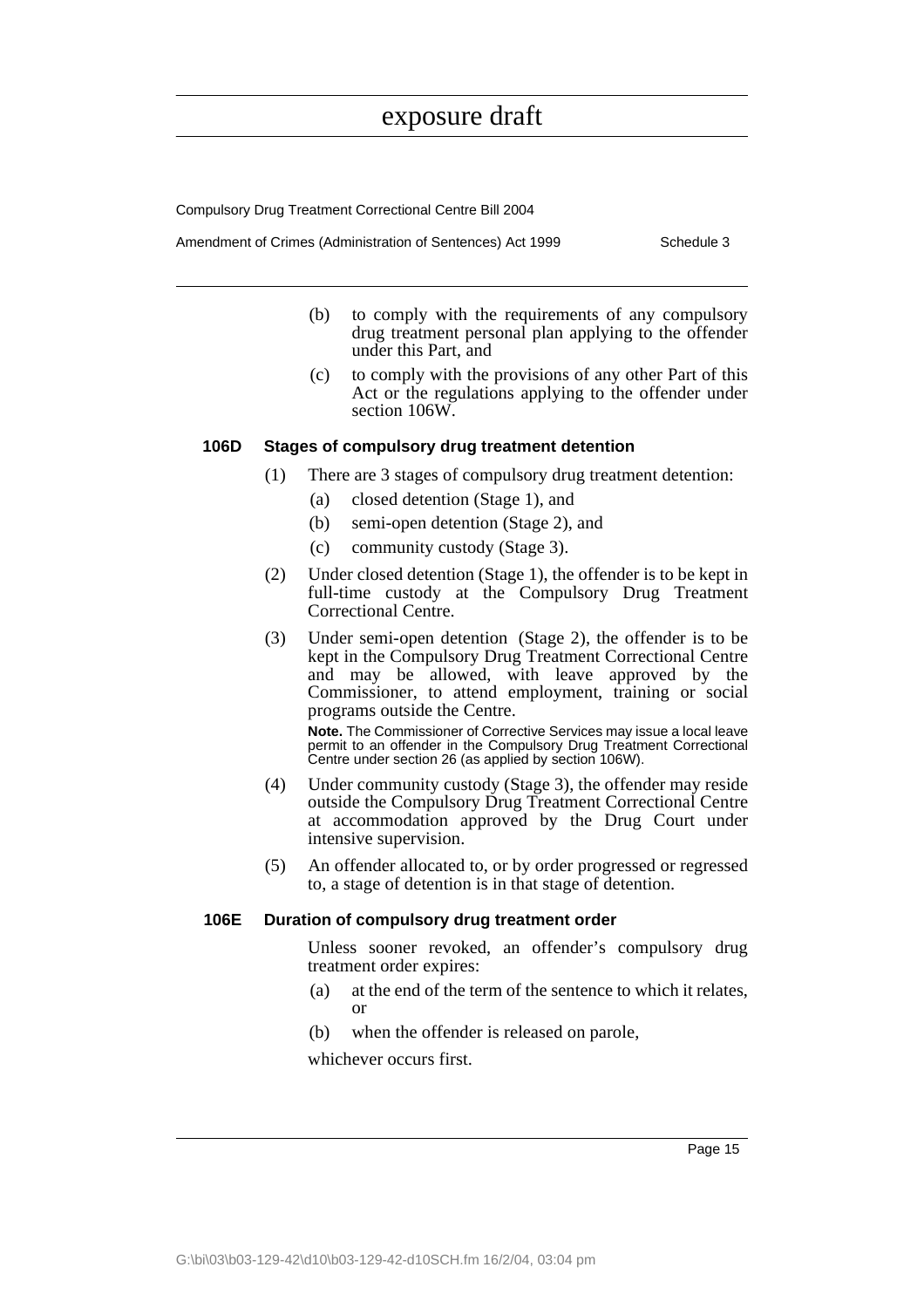Compulsory Drug Treatment Correctional Centre Bill 2004

Schedule 3 Amendment of Crimes (Administration of Sentences) Act 1999

### **Division 2 Administration of compulsory drug treatment orders**

### **Subdivision 1 Compulsory drug treatment personal plans**

#### **106F Compulsory drug treatment personal plans**

- (1) The Director must, as soon as practicable after the making of a compulsory drug treatment order in relation to an offender, prepare a plan that imposes conditions on the offender regarding the offender's drug treatment and rehabilitation during the period of operation of that order (the offender's *compulsory drug treatment personal plan*).
- (2) An offender's compulsory drug treatment personal plan comes into operation when it is approved by the Drug Court.
- (3) The Director, when preparing a compulsory drug treatment personal plan, must consult the Chief Executive Officer, Corrections Health Service or the Chief Executive Officer's delegate.
- (4) A compulsory drug treatment personal plan may be approved by the Drug Court in the absence of the offender in respect of whom it is made.
- (5) The kinds of conditions that may be imposed on an offender in a compulsory drug treatment personal plan are as follows:
	- (a) conditions relating to conduct and good behaviour,
	- (b) conditions relating to attendance for counselling or other treatment,
	- (c) conditions relating to the management of the offender in the Compulsory Drug Treatment Correctional Centre,
	- (d) conditions relating to periodic drug testing that the offender must undergo,
	- (e) conditions relating to involvement in activities, courses, training or employment for the purpose of promoting the re-integration of the offender into the community,
	- (f) any other kinds of conditions that may be prescribed by the regulations,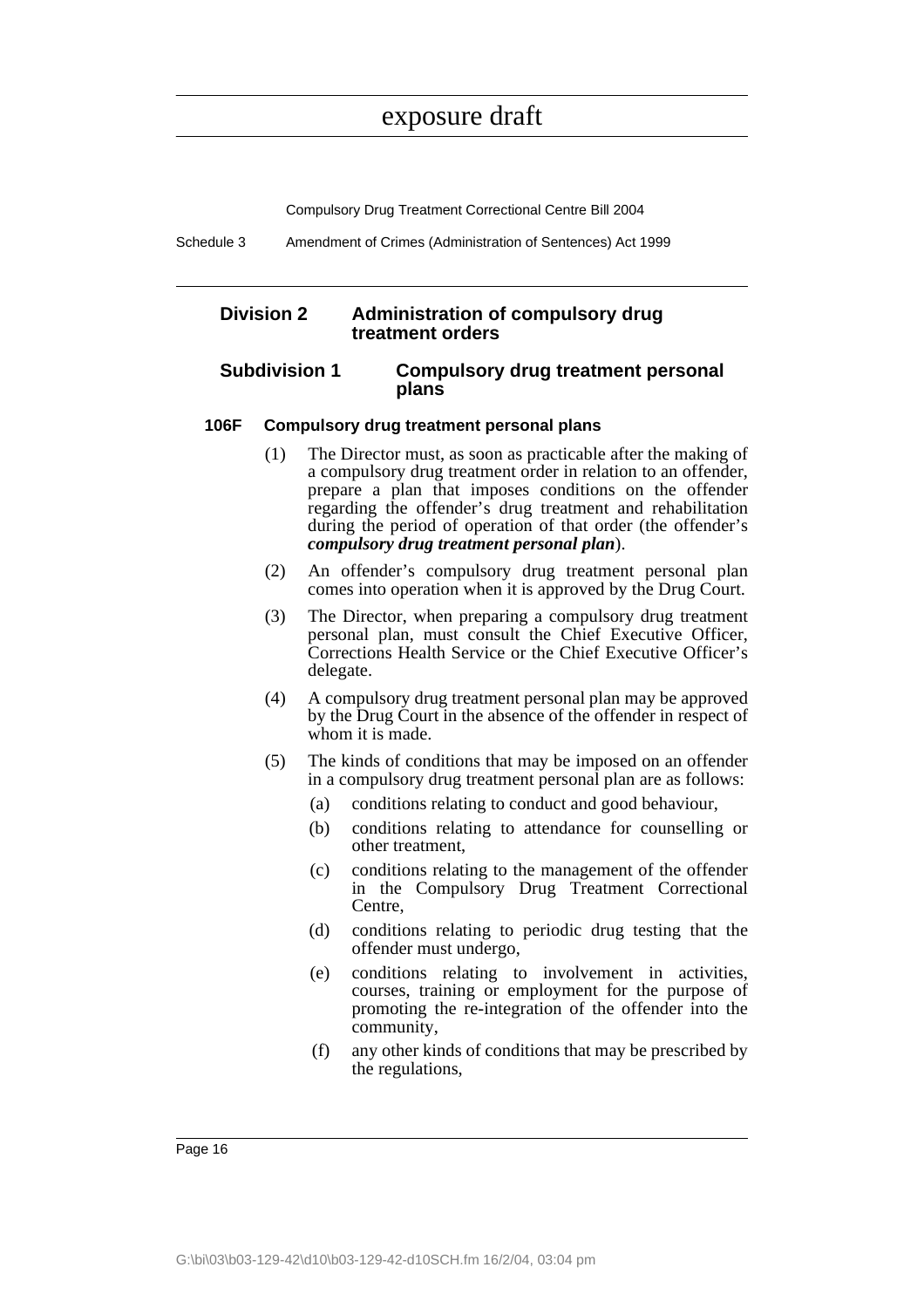Compulsory Drug Treatment Correctional Centre Bill 2004

Amendment of Crimes (Administration of Sentences) Act 1999 Schedule 3

- (g) such other conditions as the Director considers appropriate in the circumstances.
- (6) The regulations referred to in subsection  $(5)$  (f) may deal with the following:
	- (a) the form of compulsory drug treatment,
	- (b) the provision of integrated case management services to the offender,
	- (c) the key elements of non-pharmacotherapy drug treatment programs.
- (7) The regulations may make provision for or with respect to the following:
	- (a) the preparation and implementation of compulsory<br>drug treatment personal plans (including drug treatment personal plans (including comprehensive individual assessments of offenders before the making of any such plans),
	- (b) the role and responsibilities of an offender under the offender's compulsory drug treatment personal plan,
	- (c) the role and responsibilities of persons responsible for the offender's care and treatment,
	- (d) ongoing review and regular updating of compulsory drug treatment personal plans,
	- (e) informing the Drug Court of the contents of offenders' compulsory drug treatment personal plans.
- (8) The conditions of an offender's compulsory drug treatment personal plan relating to periodic drug testing do not prevent any random drug testing of the offender.

#### **106G Variation of conditions of personal plan**

- (1) The Director may from time to time prepare a variation to an offender's compulsory drug treatment personal plan that adds new conditions to, or varies or revokes existing conditions of, the plan.
- (2) A variation of an offender's compulsory drug treatment personal plan comes into effect when it is approved by the Drug Court.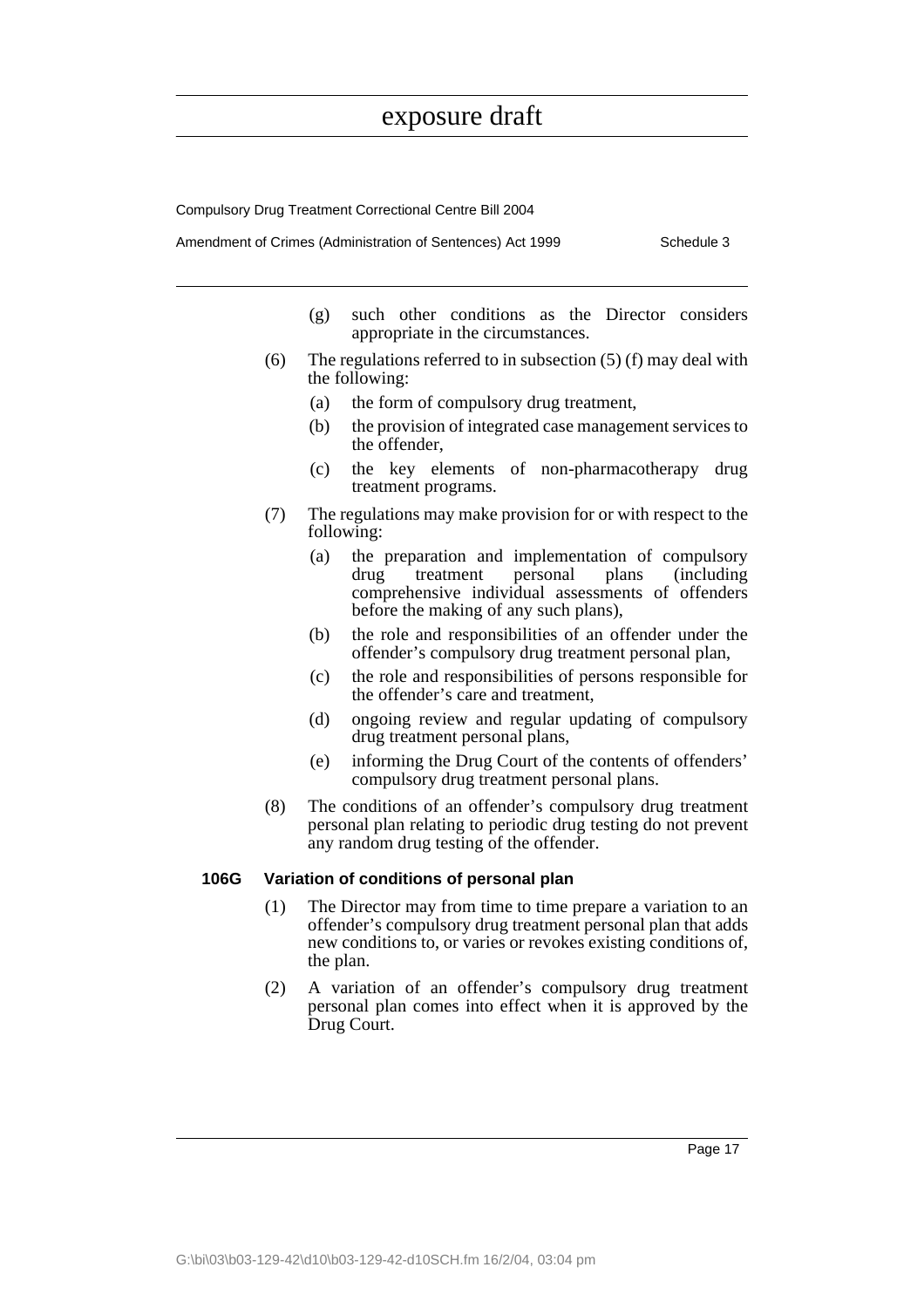Compulsory Drug Treatment Correctional Centre Bill 2004

Schedule 3 Amendment of Crimes (Administration of Sentences) Act 1999

(3) The Director, when preparing a variation to a compulsory drug treatment personal plan, must consult the Chief Executive Officer, Corrections Health Service or the Chief Executive Officer's delegate.

#### **106H Mandatory conditions of all personal plans**

It is a condition of each compulsory drug treatment personal plan that the offender:

- (a) must not use any drug other than a drug prescribed by a registered medical practitioner or registered dentist, and
- (b) must not resort to violence or make any threat of violence, and
- (c) must comply with any community supervision order made in relation to the offender, and
- (d) must not commit any further offences.

#### **106I Sanctions for non-compliance with personal plan**

- (1) If the Director is satisfied, on the balance of probabilities, that an offender has failed to comply with any condition of the offender's compulsory drug treatment personal plan, the Director may impose any one or more of the sanctions specified in subsection (2).
- (2) The following kinds of sanctions may be imposed on an offender under this section:
	- (a) withdrawal of privileges granted to the offender under section 106J (2) (a),
	- (b) an increase in the level of the management of the offender in the Compulsory Drug Treatment Correctional Centre,
	- (c) a request to the Drug Court that the Drug Court vary any community supervision order applying to the offender to increase the level of supervision to which the offender is subject,
	- (d) a request to the Drug Court that the Drug Court vary the offender's compulsory drug treatment personal plan to increase the frequency with which the offender must undergo periodic testing for drugs.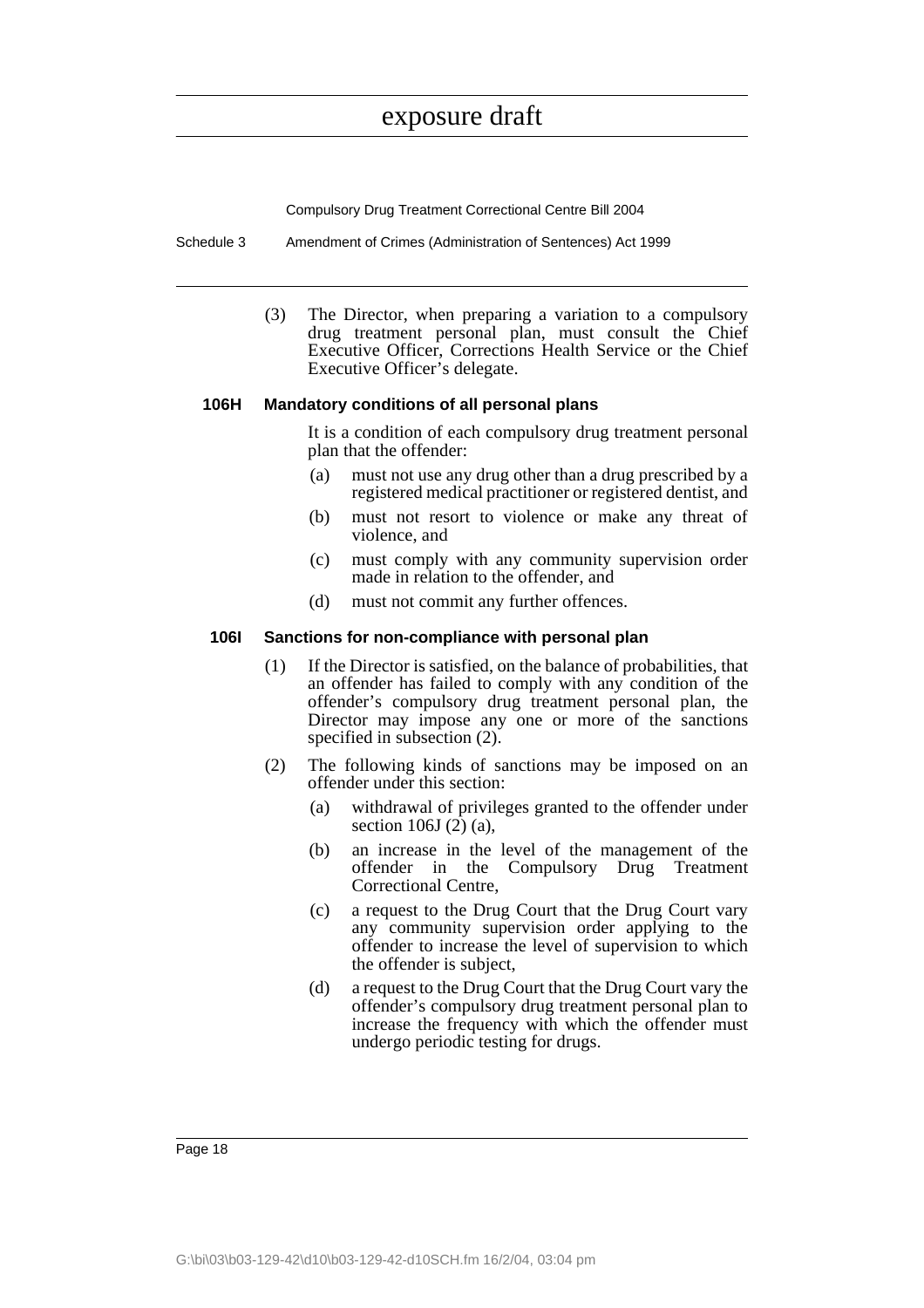Compulsory Drug Treatment Correctional Centre Bill 2004

Amendment of Crimes (Administration of Sentences) Act 1999 Schedule 3

- (3) The Director must refer an offender to the Drug Court if the Director is of the opinion that the offender's failure to comply with any condition of the offender's compulsory drug treatment personal plan is of such a serious nature that it might warrant the Drug Court making any of the following:
	- (a) a regression order,
	- (b) a revocation order,
	- (c) a variation of any community supervision order applying to the offender to increase the level of supervision to which the offender is subject.
- (4) Nothing in this section prevents:
	- (a) the Director from referring an offender to the Drug Court, or
	- (b) the Drug Court from dealing with an offender as it sees fit, including making any order under this Part.

#### **106J Rewards for compliance with personal plan**

- (1) If the Director is satisfied that an offender has maintained a satisfactory level of compliance with the offender's compulsory drug treatment personal plan, the Director may grant any one or more of the rewards specified in this section.
- (2) The following kinds of rewards may be granted to an offender under this section:
	- (a) conferral of privileges,
	- (b) a decrease in the level of the management of the offender in the Compulsory Drug Treatment Correctional Centre,
	- (c) a request to the Drug Court that the Drug Court vary any community supervision order applying to the offender to decrease the level of supervision to which the offender is subject,
	- (d) a request to the Drug Court that the Drug Court vary the offender's compulsory drug treatment personal plan to decrease the frequency with which the offender must undergo periodic testing for drugs.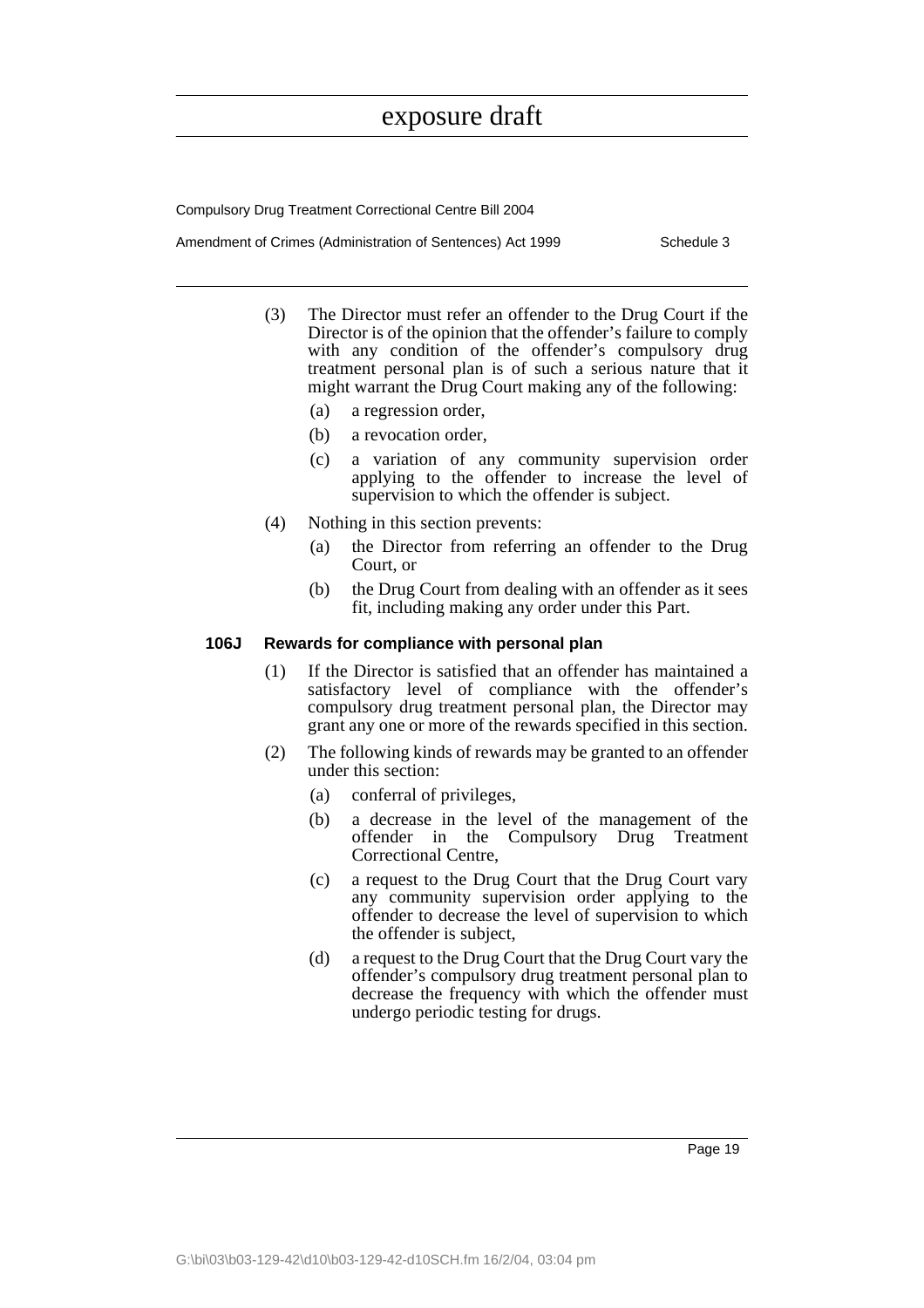Compulsory Drug Treatment Correctional Centre Bill 2004

Schedule 3 Amendment of Crimes (Administration of Sentences) Act 1999

#### **106K No appeal from decisions of Drug Court or Director**

No appeal lies against the Drug Court or the Director in relation to any decision made by the Drug Court or the Director under this Subdivision.

### **Subdivision 2 Initial allocation and movement between stages of compulsory drug treatment detention**

### **106L New offenders in compulsory drug treatment detention allocated to Stage 1**

On the making of a compulsory drug treatment order in relation to the offender's sentence of imprisonment, the offender is automatically allocated to closed detention (Stage 1).

### **106M Progression and regression between stages of detention**

- (1) After an offender has served his or her sentence in closed detention (Stage 1) for a period of at least 6 months, the Drug Court may order that the offender progress to semi-open detention (Stage 2).
- (2) After an offender has served his or her sentence in semi-open detention (Stage 2) for a period of at least 6 months, the Drug Court may order that the offender progress to community custody (Stage 3).
- (3) If the Drug Court is satisfied, on the balance of probabilities, that an offender has failed to comply in a serious respect with any condition of the offender's compulsory drug treatment personal plan, the Drug Court may order that an offender:
	- (a) serving a sentence in semi-open detention (Stage 2) regress to closed detention (Stage 1), or
	- (b) serving a sentence in community custody (Stage 3) regress to closed detention (Stage 1) or semi-open detention (Stage 2), as the Drug Court sees fit.
- (4) The regulations may make provision for or with respect to the criteria to be used by the Drug Court in determining whether to make a progression or regression order under this section.
- (5) No appeal lies against the Drug Court's decision to make a progression or regression order under this section.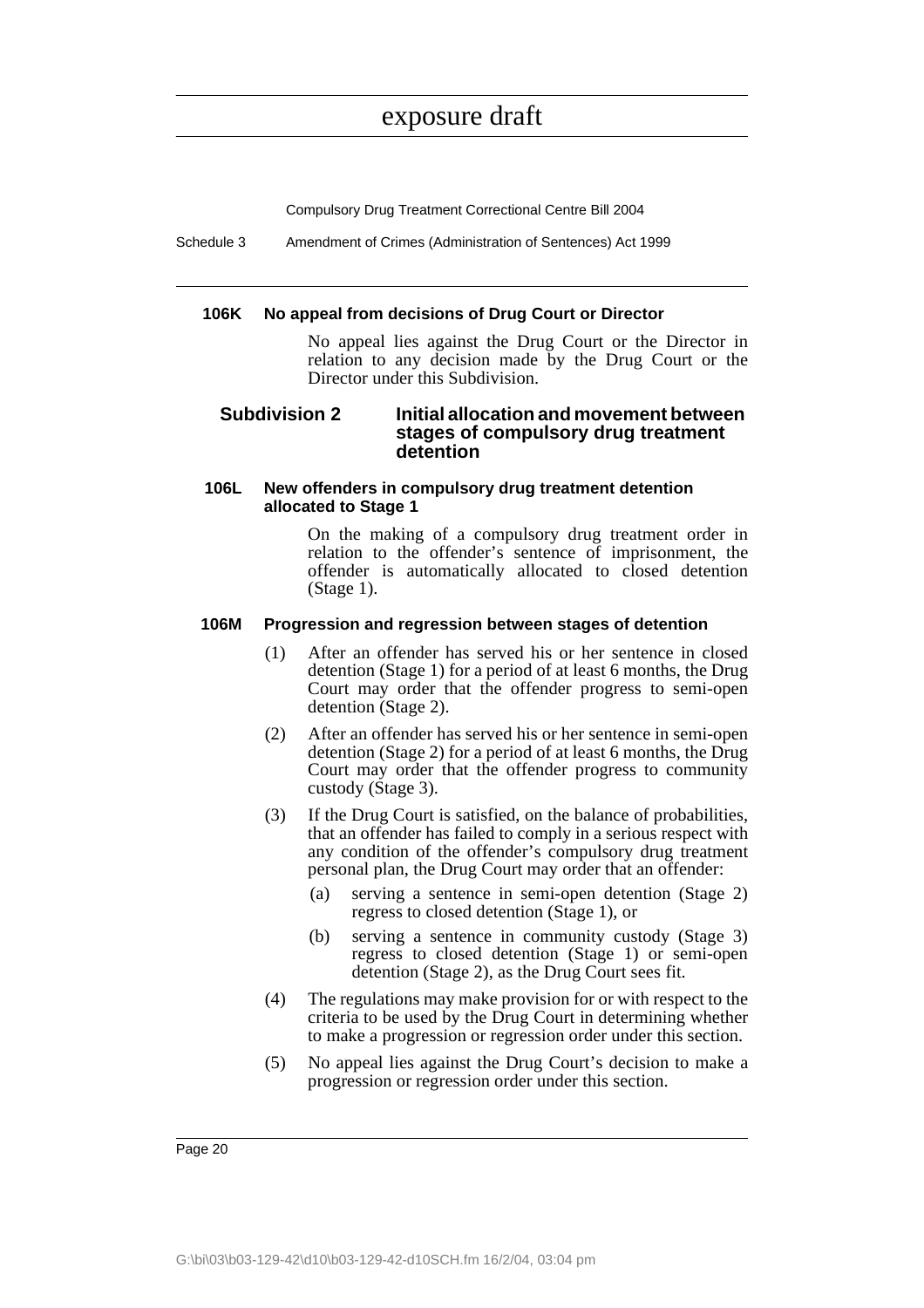Compulsory Drug Treatment Correctional Centre Bill 2004

Amendment of Crimes (Administration of Sentences) Act 1999 Schedule 3

### **106N Assessment reports**

- (1) Before the Drug Court makes a progression order in relation to an offender, the Court is to have regard to the following reports prepared in relation to the offender:
	- (a) an assessment report prepared by the Director of the Compulsory Drug Treatment Correctional Centre,
	- (b) in relation to a progression order that would progress an offender to community custody (Stage 3), an assessment report prepared by a probation and parole officer,
	- (c) any other report that the Drug Court considers relevant.
- (2) The Drug Court may, at any time, order that an assessment report on an offender be prepared.
- (3) The regulations may make provision for or with respect to the conduct of investigations and the preparation of reports for the purposes of this Part.

### **106O Community supervision orders**

- (1) On the making of a progression order in relation to an offender, the Drug Court must make an order (a *community supervision order*) that imposes conditions on the offender in relation to the periods of time when the offender is not in the Compulsory Drug Treatment Correctional Centre.
- (2) The kinds of conditions that the Drug Court may impose on the offender under this section are as follows:
	- (a) conditions relating to conduct and good behaviour,
	- (b) conditions relating to the supervision of the offender outside the Compulsory Drug Treatment Correctional Centre,
	- (c) conditions relating to drug testing that the offender must undergo,
	- (d) conditions relating to residence, association with other persons or attendance at specified locations,
	- (e) any other kinds of conditions that may be prescribed by the regulations,
	- (f) such other conditions as the Drug Court considers appropriate in the circumstances.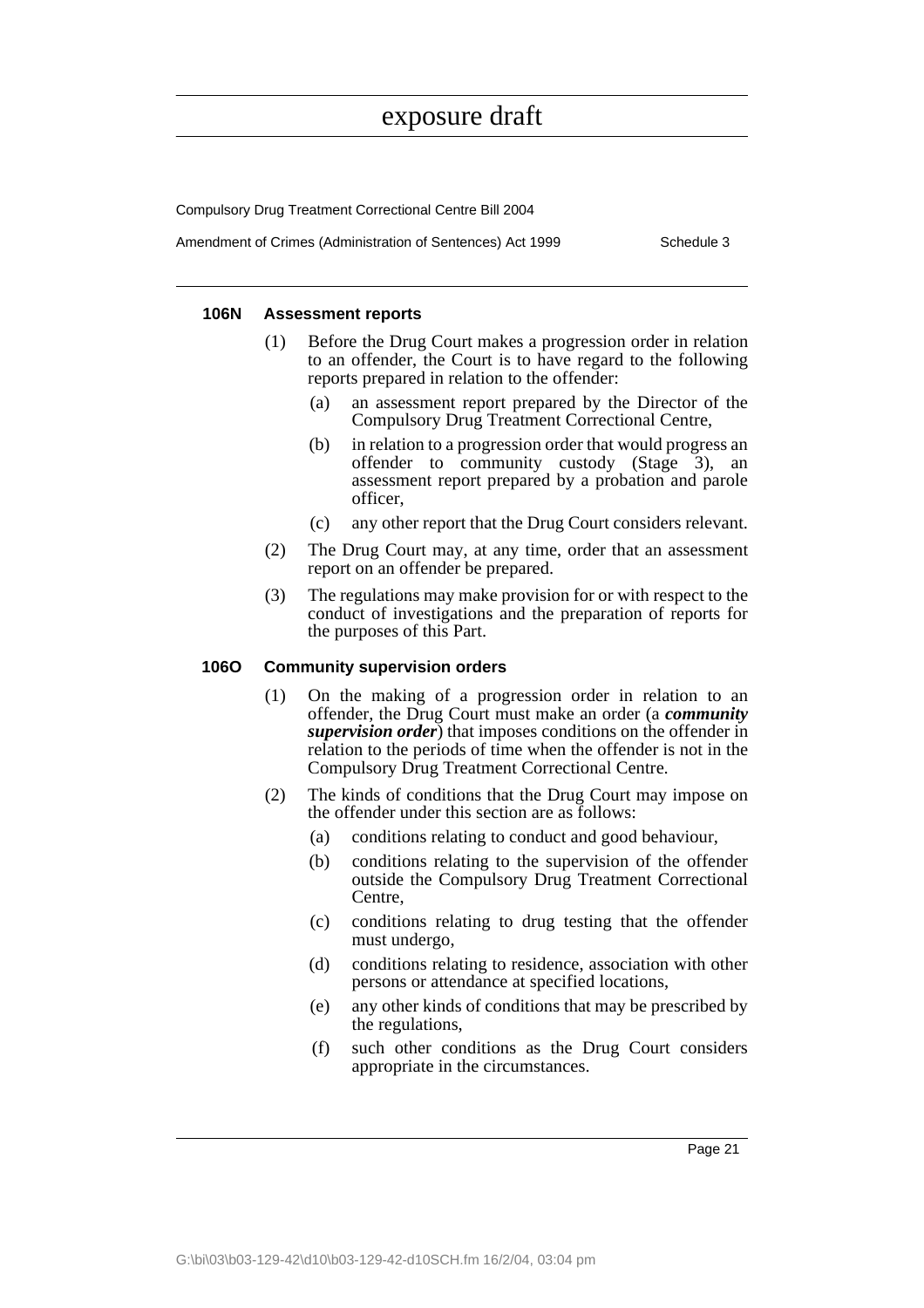Compulsory Drug Treatment Correctional Centre Bill 2004

- Schedule 3 Amendment of Crimes (Administration of Sentences) Act 1999
	- (3) A community supervision order is subject to the condition that the offender must comply with the conditions of any local leave permit issued in relation to the offender.
	- (4) The Drug Court may from time to time vary an offender's community supervision order by adding new conditions to, or varying or revoking existing conditions of, the order.
	- (5) No appeal lies against the Drug Court in relation to a decision regarding an order under this section.

#### **106P Commissioner of Corrective Services may make regression and removal orders in special circumstances**

- (1) The Commissioner may order that an offender serving his or her sentence:
	- (a) in semi-open detention (Stage 2) regress to closed detention (Stage 1), or
	- (b) in community custody (Stage 3) regress to closed detention (Stage 1), or
	- (c) in community custody (Stage 3) regress to semi-open detention (Stage 2).
- (2) The Commissioner may order that an offender serving his or her sentence in closed detention (Stage 1) or semi-open detention (Stage 2) be removed from the Compulsory Drug Treatment Correctional Centre and taken to another correctional centre and held in separate custody.
- (3) The Commissioner may make an order referred to in subsection (1) or (2) only if the Commissioner believes, on reasonable grounds, that:
	- (a) the security of the community is threatened, or
	- (b) the good order and discipline of a correctional centre may be jeopardised if the offender is not regressed or removed, or
	- (c) the offender may be about to commit an offence, or
	- (d) another reason exists to regress or remove the offender.
- (4) The Commissioner must immediately notify the Drug Court if the Commissioner makes an order under this section.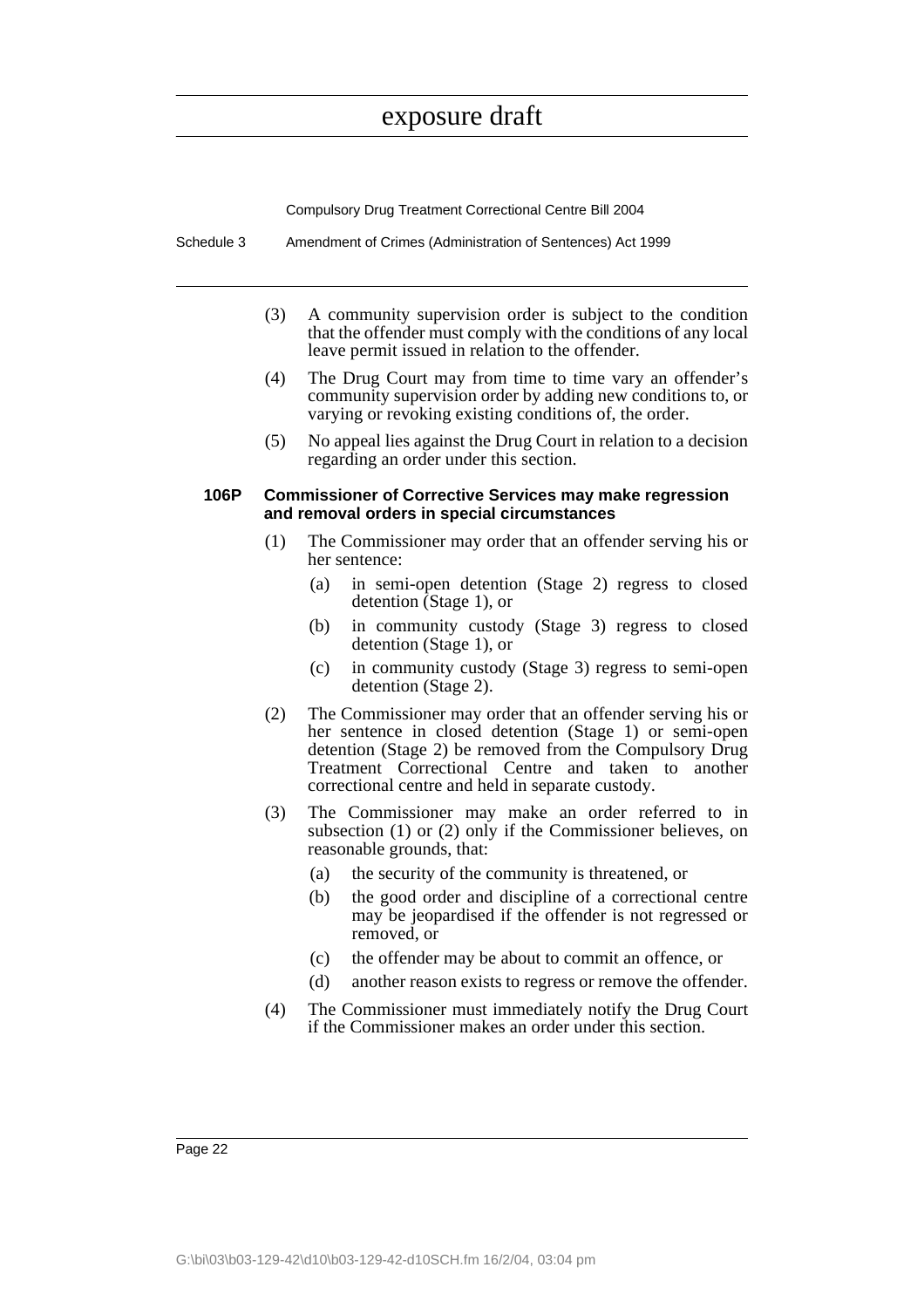Compulsory Drug Treatment Correctional Centre Bill 2004

Amendment of Crimes (Administration of Sentences) Act 1999 Schedule 3

- (5) Within 21 days after receiving the notification of the Commissioner, the Drug Court must review Commissioner's order and make an order:
	- (a) revoking the Commissioner's order, or
	- (b) confirming the Commissioner's order, or
	- (c) confirming the Commissioner's order, but amending its terms, or
	- (d) revoking, in accordance with section 106Q, the offender's compulsory drug treatment order.
- (6) No appeal lies against the Drug Court in relation to a decision regarding an order under subsection (5).

#### **Division 3 Revocation of compulsory drug treatment order**

#### **106Q Revocation of compulsory drug treatment order**

- (1) The Drug Court may by order revoke an offender's compulsory drug treatment order:
	- (a) if it is satisfied, on the balance of probabilities, that the offender is unlikely to make any further progress in the offender's compulsory drug treatment program, or
	- (b) if the non-parole period for the offender's sentence has expired or is about to expire and the offender is serving his or her sentence in closed detention (Stage 1) or semi-open detention (Stage 2), or
	- (c) if the offender ceases to be an eligible convicted offender (within the meaning of the *Drug Court Act 1998*), or
	- (d) for any other reason the Drug Court sees fit.
- (2) In making a decision under Part 6 as to whether to make a parole order for an offender whose compulsory drug treatment order has been revoked under this section, the Parole Board is to have regard to the circumstances that led to the revocation.
- (3) No appeal lies against the Drug Court's revocation of a compulsory drug treatment order.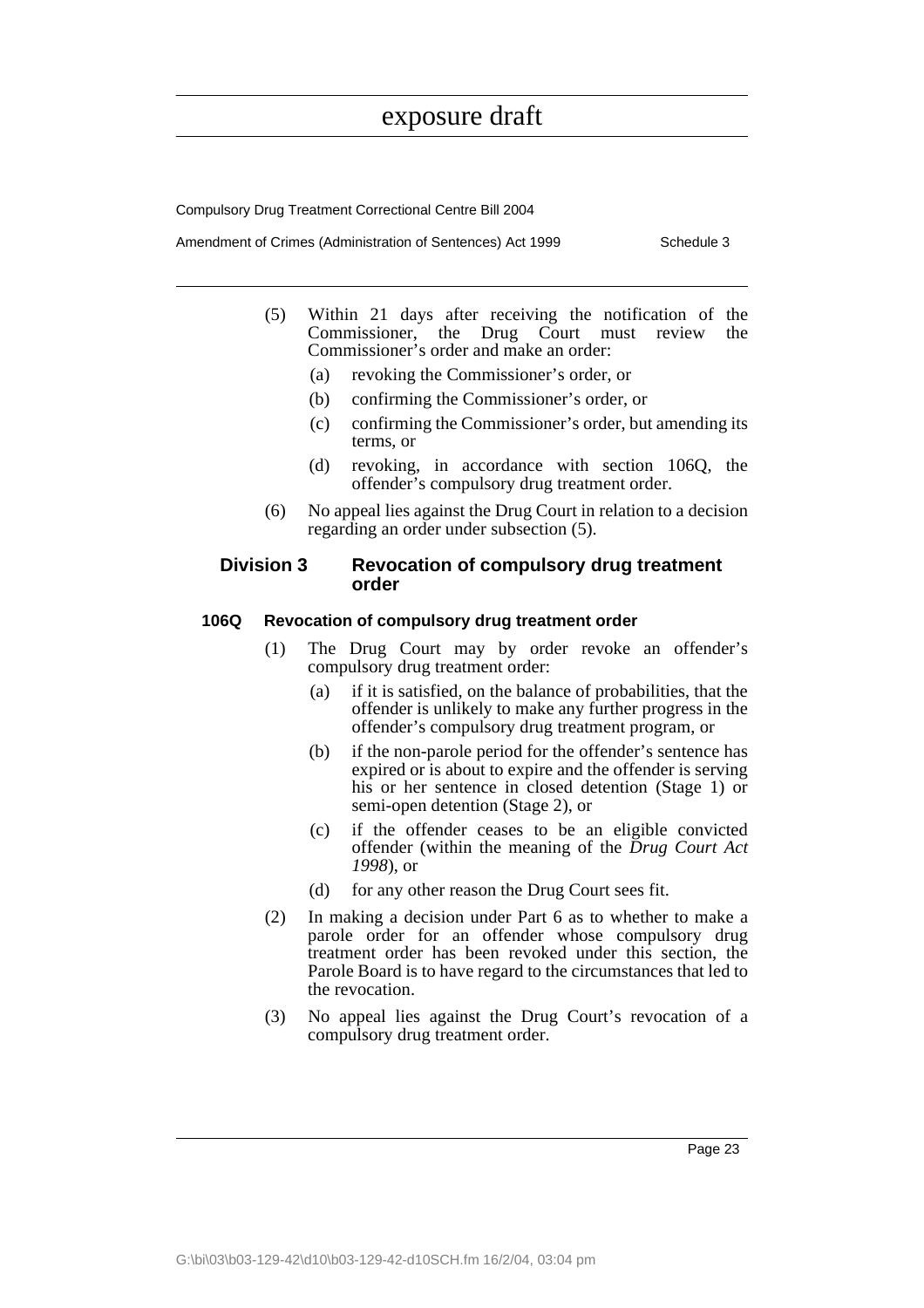Compulsory Drug Treatment Correctional Centre Bill 2004

Schedule 3 Amendment of Crimes (Administration of Sentences) Act 1999

#### **106R Effect of revocation order**

- (1) A revocation order takes effect, or is taken to have taken effect, on the date on which it is made or on such earlier date as the Drug Court thinks fit.
- (2) If an offender is not taken into custody until after the day on which the revocation order takes effect:
	- (a) the term of the offender's sentence, and
	- (b) if the order takes effect during a non-parole period of the sentence, the non-parole period of the sentence,

are, by this subsection, extended by the number of days the offender was at large after the order took effect.

#### **106S Warrants committing offenders to correctional centres**

- (1) If the Drug Court revokes a compulsory drug treatment order, it is to issue a warrant committing the offender to a correctional centre to serve the remainder of the sentence to which the order relates by way of full-time detention.
- (2) A warrant under this section is sufficient authority:
	- (a) for any police officer to arrest, or to have custody of, the offender named in the warrant, to convey the offender to the correctional centre specified in the warrant and to deliver the offender into the custody of the governor of that correctional centre, and
	- (b) for the governor of the correctional centre specified in the warrant to have custody of the offender named in the warrant for the remainder of the sentence to which the warrant relates.
- (3) The regulations may make provision for or with respect to the form of any warrants issued for the purposes of this section.

### **Division 4 Parole for offenders in compulsory drug treatment detention**

#### **106T Drug Court is parole authority for offenders in compulsory drug treatment detention**

(1) Part 6 applies to an offender who is serving a sentence by way of compulsory drug treatment detention, subject to the following: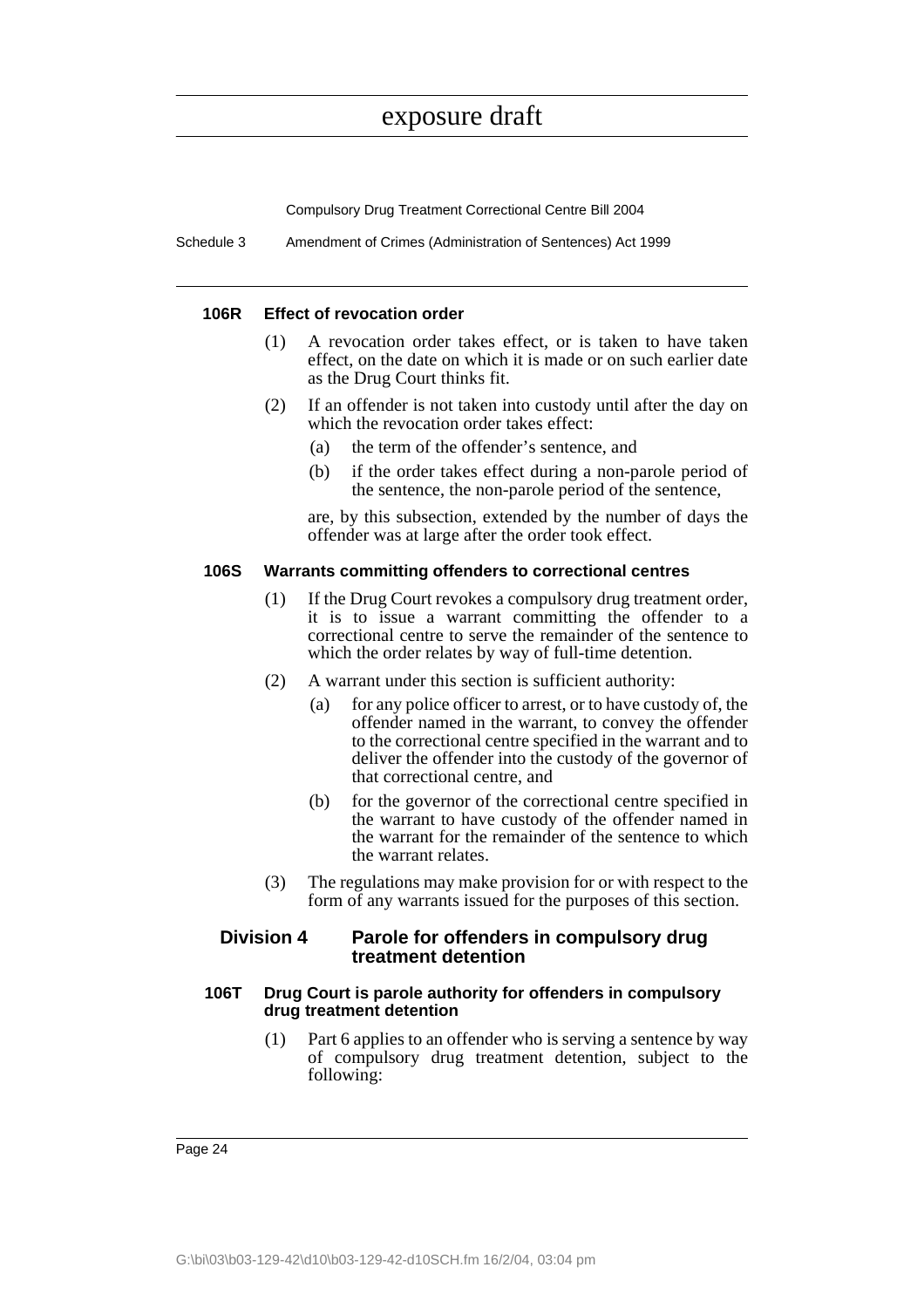Compulsory Drug Treatment Correctional Centre Bill 2004

Amendment of Crimes (Administration of Sentences) Act 1999 Schedule 3

- (a) references to the Parole Board are taken to be references to the Drug Court,
- (b) references to the Chairperson of the Parole Board are taken to be references to the Senior Judge of the Drug Court,
- (c) references to the Secretary of the Parole Board are taken to be references to the registrar of the Drug Court,
- (d) any modifications of those provisions prescribed by the regulations.
- (2) On the release of an offender on parole under a parole order made by the Drug Court under Part 6 as applied in accordance with this section (and the consequent expiry of the offender's compulsory drug treatment order under section 106E (b)), Part  $\overline{7}$  applies to the offender in the same way as it applies to other offenders released on parole.

**Note.** This section provides that the Drug Court is the authority that will determine whether an offender serving a sentence by way of compulsory drug treatment detention is to be released on parole. Subsection (2) makes it clear that after release on parole (and the consequent expiry of the offender's compulsory drug treatment order), the Parole Board is responsible for the supervision and revocation of any parole order made in relation to the offender.

### **Division 5 Miscellaneous**

### **106U Formal assessment by Director**

- (1) The Director is to cause regular assessment reports to be prepared setting out the progress of each offender's drug treatment and rehabilitation and the offender's compliance with his or her compulsory drug treatment personal plan.
- (2) An assessment report under this section is to be prepared in consultation with the Chief Executive Officer, Corrections Health Service and the Drug Court.
- (3) The regulations may make provision for or with respect to assessment reports under this section, including but not limited to:
	- (a) the frequency of such reports, and
	- (b) the procedures that must be followed with respect to assessment of offenders.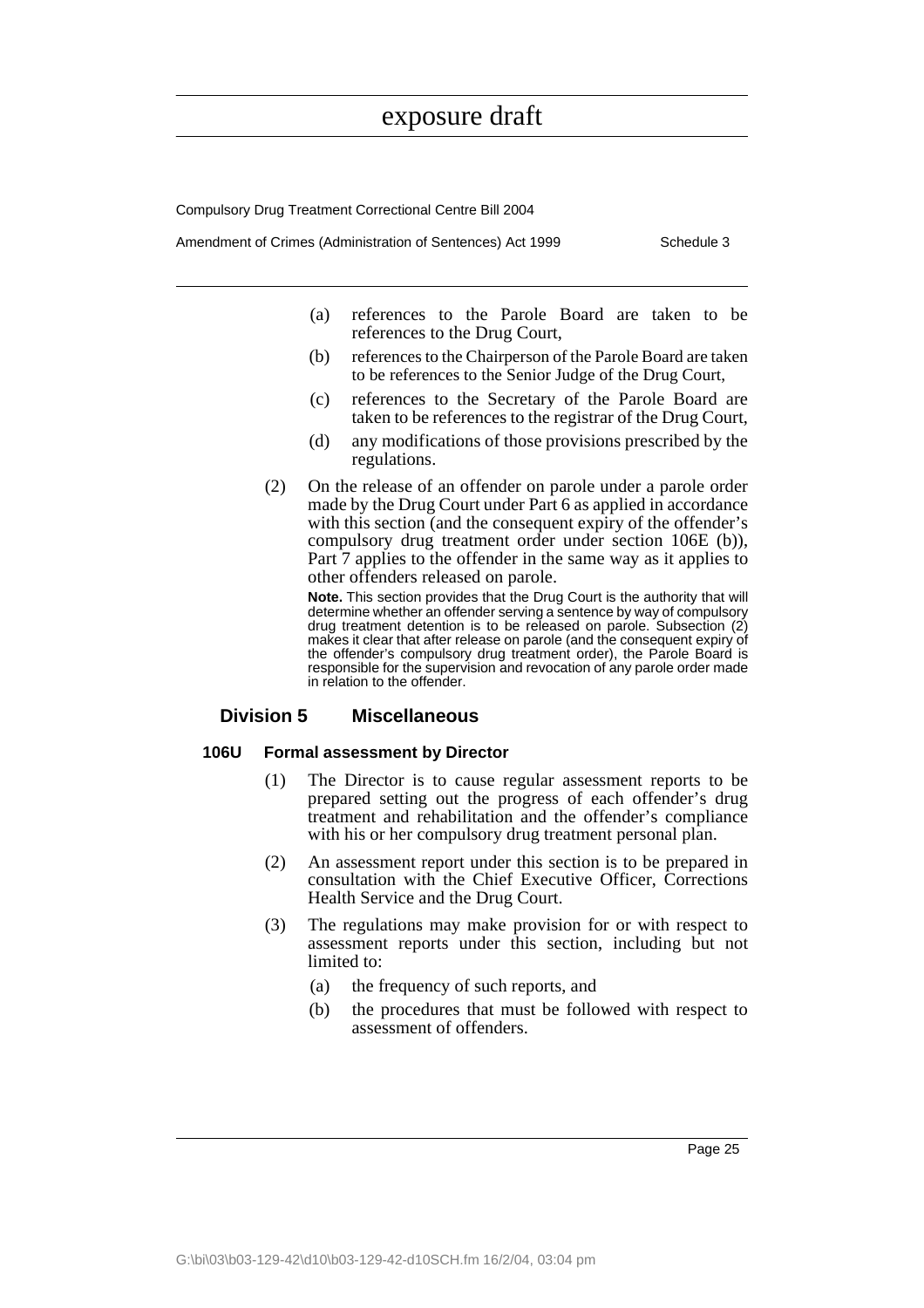Compulsory Drug Treatment Correctional Centre Bill 2004

Schedule 3 Amendment of Crimes (Administration of Sentences) Act 1999

### **106V Medical treatment as part of compulsory drug treatment program**

- (1) A medical practitioner (whether that practitioner is a medical officer or not) may carry out medical treatment on an offender without the offender's consent if the Chief Executive Officer, Corrections Health Service is of the opinion, having taken into account the cultural background and religious views of the offender, that it is necessary to do so for the purposes of the offender's drug treatment.
- (2) Medical treatment carried out on an offender under this section is, for all purposes, taken to have been carried out with the offender's consent.
- (3) Nothing in this section relieves a medical practitioner from liability in respect of the carrying out of medical treatment on an offender, being a liability to which the medical practitioner would have been subject had the treatment been carried out with the offender's consent.
- (4) If the Chief Executive Officer, Corrections Health Service is not a medical practitioner, the reference to the Chief Executive Officer, Corrections Health Service in subsection (1) is taken to be a reference to a person, designated by the Chief Executive Officer for the purposes of that subsection, who is a medical practitioner.

### **106W Application of Part 2 to Stages 1 and 2 compulsory drug treatment detention**

- (1) Part 2 and the provisions of any regulations made under that Part, subject to any modifications prescribed by the regulations under this section, apply to and in respect of an offender who is in closed detention (Stage 1) or semi-open detention (Stage 2).
- (2) Any provision of Part 2 or of the regulations under that Part that is so applied has effect as if it formed part of this Part.

#### **106X Conviction and sentencing of offenders for old offences while compulsory drug treatment order is in force**

(1) If an offender is convicted and sentenced to a term of imprisonment (a *new sentence*) for an offence that occurred before the offender's compulsory drug treatment order was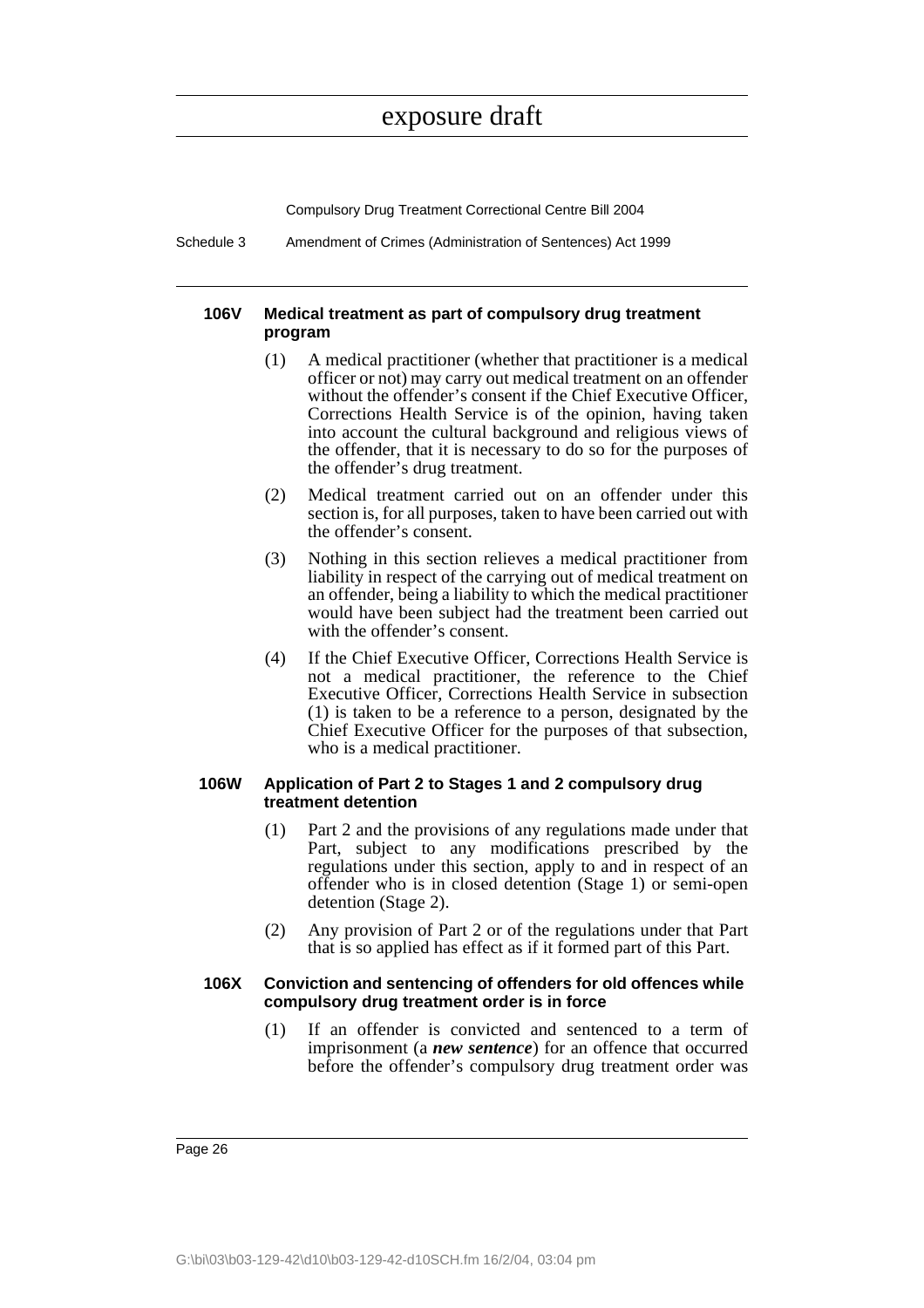Compulsory Drug Treatment Correctional Centre Bill 2004

Amendment of Crimes (Administration of Sentences) Act 1999 Schedule 3

made, the court that sentenced that offender is to refer the offender to the Drug Court to determine whether the offender's compulsory drug treatment order should:

- (a) be varied so as to apply also in relation to the new sentence, or
- (b) be revoked.
- (2) The Drug Court may vary a compulsory drug treatment order so as to direct an offender to serve a new sentence of imprisonment by way of compulsory drug treatment detention.
- (3) Subject to subsection (4), the Drug Court must not vary a compulsory drug treatment order under this section unless the offender is an eligible convicted offender (within the meaning of the *Drug Court Act 1998*).
- (4) Despite section 5A (1) (b) of the *Drug Court Act 1998*, the Drug Court may vary a compulsory drug treatment order under this section if the cumulative unexpired non-parole period for the offender's term of imprisonment under all sentences in force is greater than 3 years but not more than 4 years.

### **106Y Arrest warrants**

- (1) If it suspects that an offender who is not serving the offender's sentence of imprisonment in the Compulsory Drug Treatment Correctional Centre may have failed to comply with his or her compulsory drug treatment personal plan, the Drug Court may issue a warrant for the offender's arrest.
- (2) A warrant under this section authorises any police officer to arrest the offender and to bring the offender before the Drug Court to be dealt with under this Act.
- (3) The *Bail Act 1978* does not apply to an offender who is arrested on the authority of a warrant under this section.
- (4) The Drug Court's functions under this section may be exercised by the registrar of the Drug Court.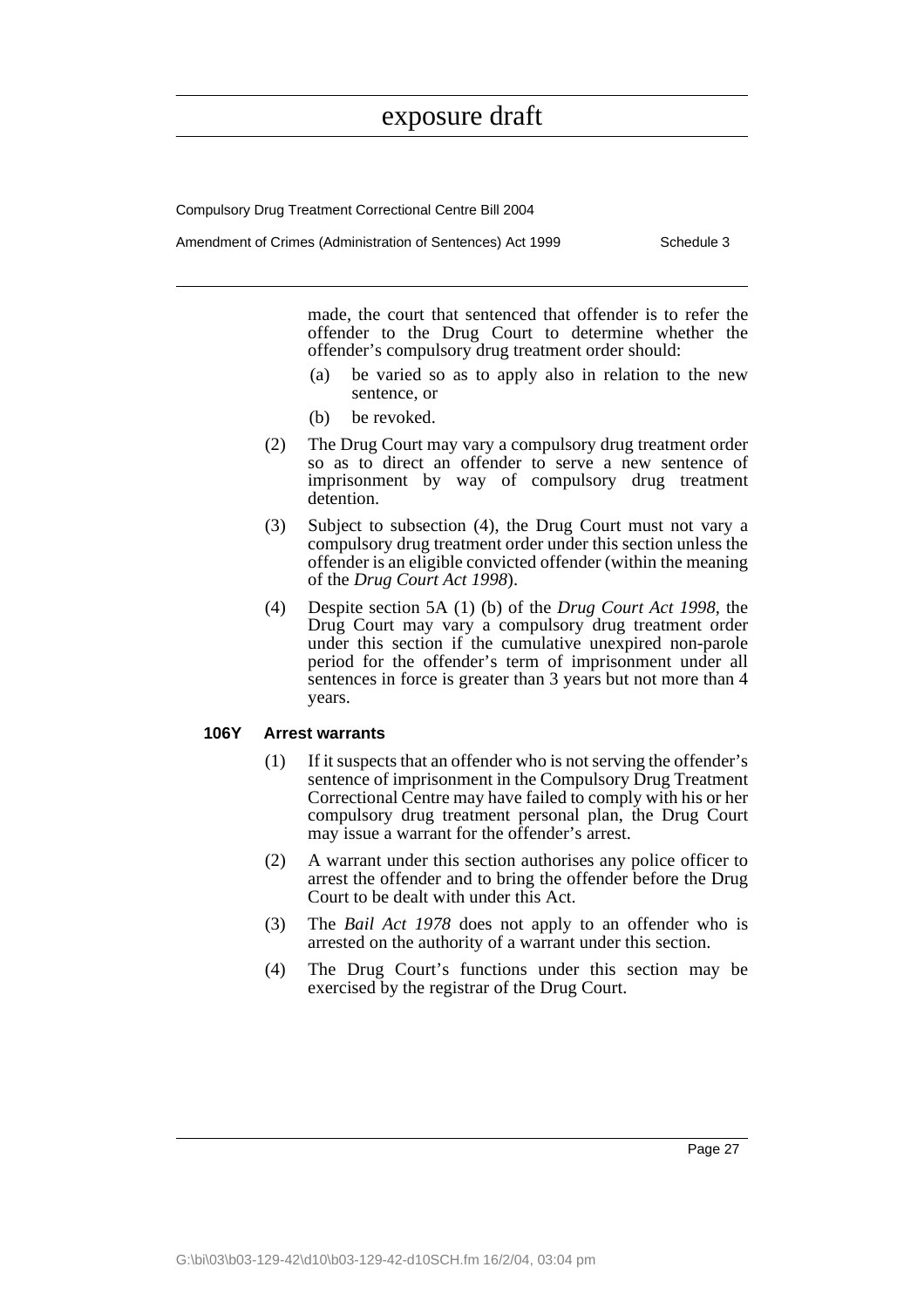Compulsory Drug Treatment Correctional Centre Bill 2004

Schedule 3 Amendment of Crimes (Administration of Sentences) Act 1999

#### **106Z Provision of information relating to offenders**

- (1) This section applies to such persons as are prescribed by the regulations for the purposes of this section, being persons who are involved in the administration of, or who provide services in connection with, an offender's drug treatment under this Part.
- (2) It is the duty of a person to whom this section applies:
	- (a) to promptly notify the registrar of the Drug Court or the Director of any failure by an offender to comply with the offender's compulsory drug treatment personal plan, and
	- (b) to promptly comply with the requirements of the regulations with respect to the giving of information to the registrar.
- (3) The following provisions apply to and in respect of any information (*protected information*) relating to an offender that is provided to the Drug Court or the Director, or to any person to whom this section applies, by a person to whom this section applies:
	- (a) the provision of the information does not constitute a breach of professional etiquette or ethics or a departure from accepted standards of professional conduct,
	- (b) the provision of the information does not constitute a contravention of the *Health Records and Information Privacy Act 2002* or the *Privacy and Personal Information Protection Act 1998*,
	- (c) no liability for defamation is incurred because of the provision of the information,
	- (d) the provision of the information does not constitute a ground for civil proceedings for malicious prosecution or for conspiracy,
	- (e) the information is not admissible in evidence in any proceedings before a court, tribunal or committee,
	- (f) a person is not compellable in any proceedings before a court, tribunal or committee to disclose the information or to produce any document that contains the information.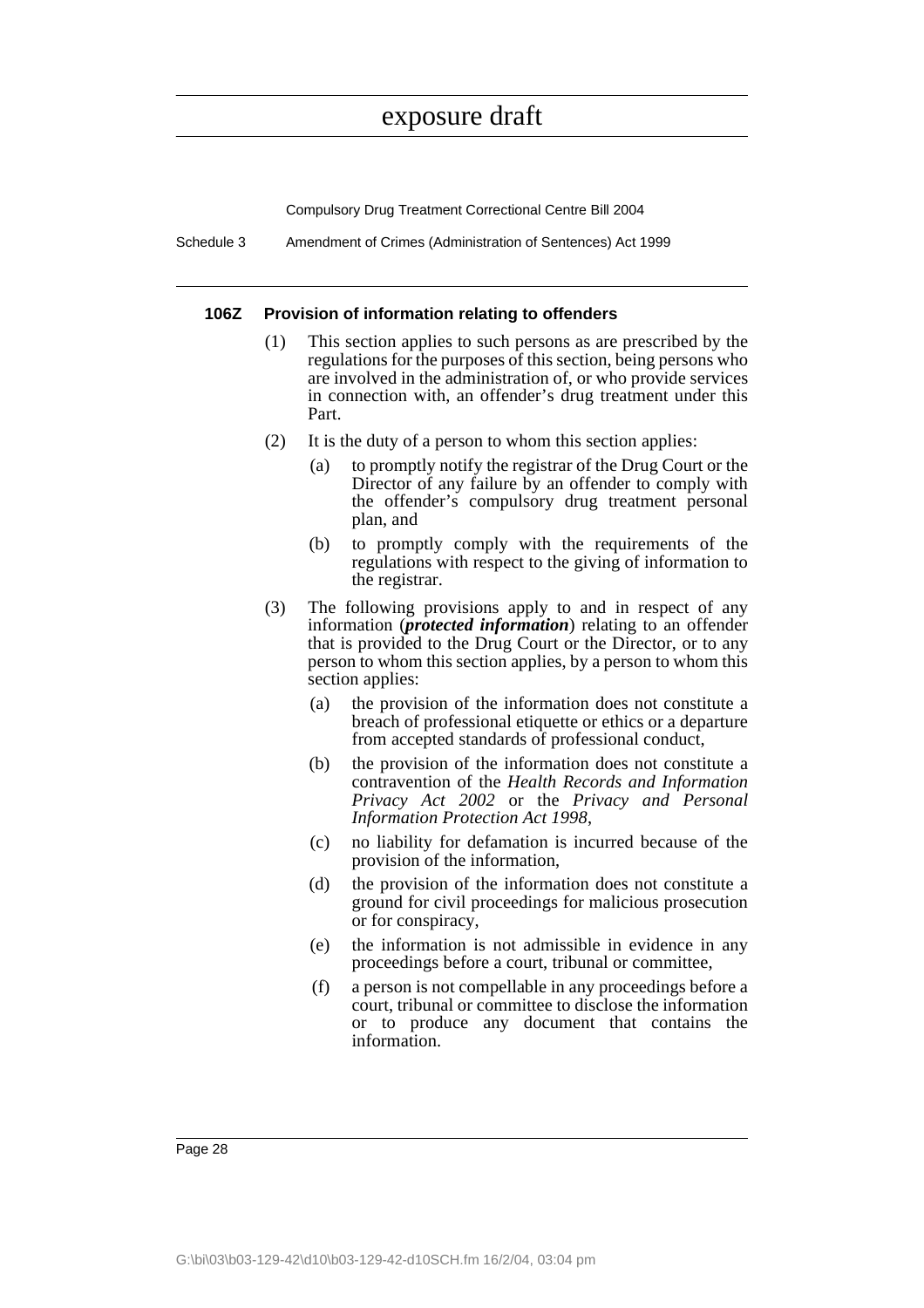Compulsory Drug Treatment Correctional Centre Bill 2004

|  | Amendment of Crimes (Administration of Sentences) Act 1999 |  | Schedule 3 |
|--|------------------------------------------------------------|--|------------|
|--|------------------------------------------------------------|--|------------|

- (4) The provisions of subsection (3) (e) and (f) do not apply to or in respect of the provision of protected information:
	- (a) in proceedings before the Drug Court or any court hearing or determining an appeal from a decision of the Drug Court, or
	- (b) in proceedings before the Parole Board or any court hearing or determining an application in relation to a decision of the Parole Board, or
	- (c) in support of, or in answer to, any charge or allegation made in proceedings against a person in relation to the person's exercise of functions under this Act.
- (5) An offender is taken to have authorised the communication of protected information:
	- (a) from any person to whom this section applies to the registrar of the Drug Court, and
	- (b) from the registrar of the Drug Court to any person to whom this section applies, and
	- (c) from any member of staff of the Drug Court to any other member of staff of the Drug Court.
- (6) A provision of any Act or law that prohibits or restricts the disclosure of information does not operate to prevent the provision of information in accordance with this section.

#### **106ZA Review of Compulsory Drug Treatment Correctional Centre**

- (1) The Minister is to arrange for a review to be conducted of:
	- (a) the compulsory drug treatment program, established under Part 2A of the *Drug Court Act 1998* and this Part, during the first four years of the program's operation, and
	- (b) the provisions of the *Drug Court Act 1998* and this Act relating to the compulsory drug treatment program and of any regulations made for the purposes of those provisions,

in order to ascertain whether any of those provisions (or any other provisions of any other Act or regulations) should be amended.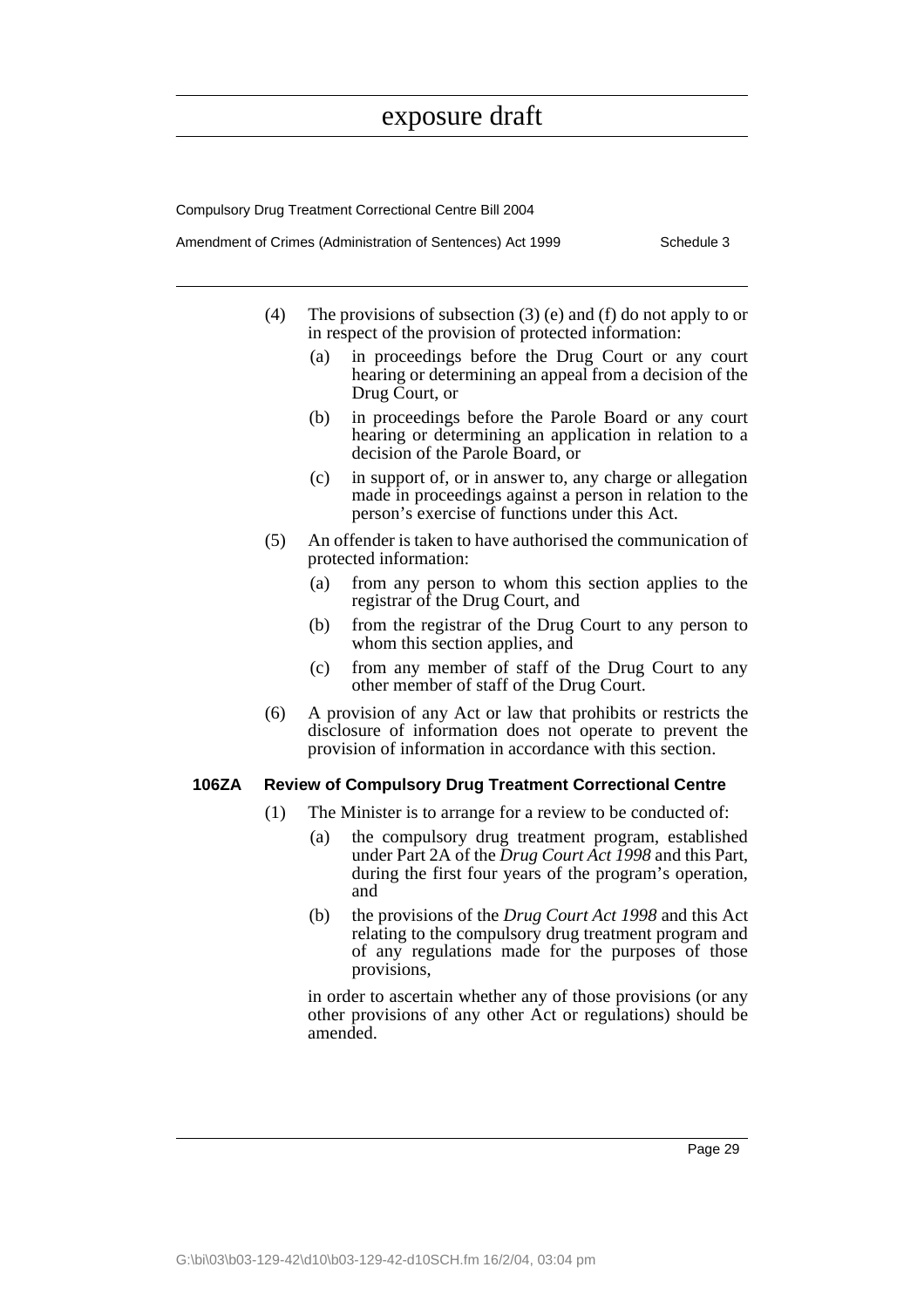Compulsory Drug Treatment Correctional Centre Bill 2004

Schedule 3 Amendment of Crimes (Administration of Sentences) Act 1999

- (2) The review is to commence as soon as practicable after the declaration of the Compulsory Drug Treatment Correctional Centre under section 225.
- (3) The Minister is to cause a report of the outcome of the review to be tabled in each House of Parliament as soon as practicable after its completion.

### **106ZB Regulations**

The regulations may make provision for or with respect to the following matters:

- (a) the administration of the compulsory drug treatment program,
- (b) the management, control, administration, supervision and inspection of the Compulsory Drug Treatment Correctional Centre,
- (c) the procedure to be followed when receiving an offender into the Compulsory Drug Treatment Correctional Centre, including the procedure for accepting or refusing custody of property in an offender's possession when the offender is admitted,
- (d) the search and security procedures to be observed in the Compulsory Drug Treatment Correctional Centre,
- (e) visits to inmates in the Compulsory Drug Treatment Correctional Centre, including the following:
	- (i) the days and times that visits may be allowed,
	- (ii) the maximum number of persons who may visit an inmate at the same time,
	- (iii) the classes of persons who may be prohibited from visiting an inmate,
	- (iv) the conditions that must be observed by persons intending to visit an inmate before such a visit will be allowed,
	- (v) the procedures to be observed by visitors and inmates during visits,
- (f) the use of electronic monitoring devices in relation to offenders in semi-open detention (Stage 2) or community custody (Stage 3),